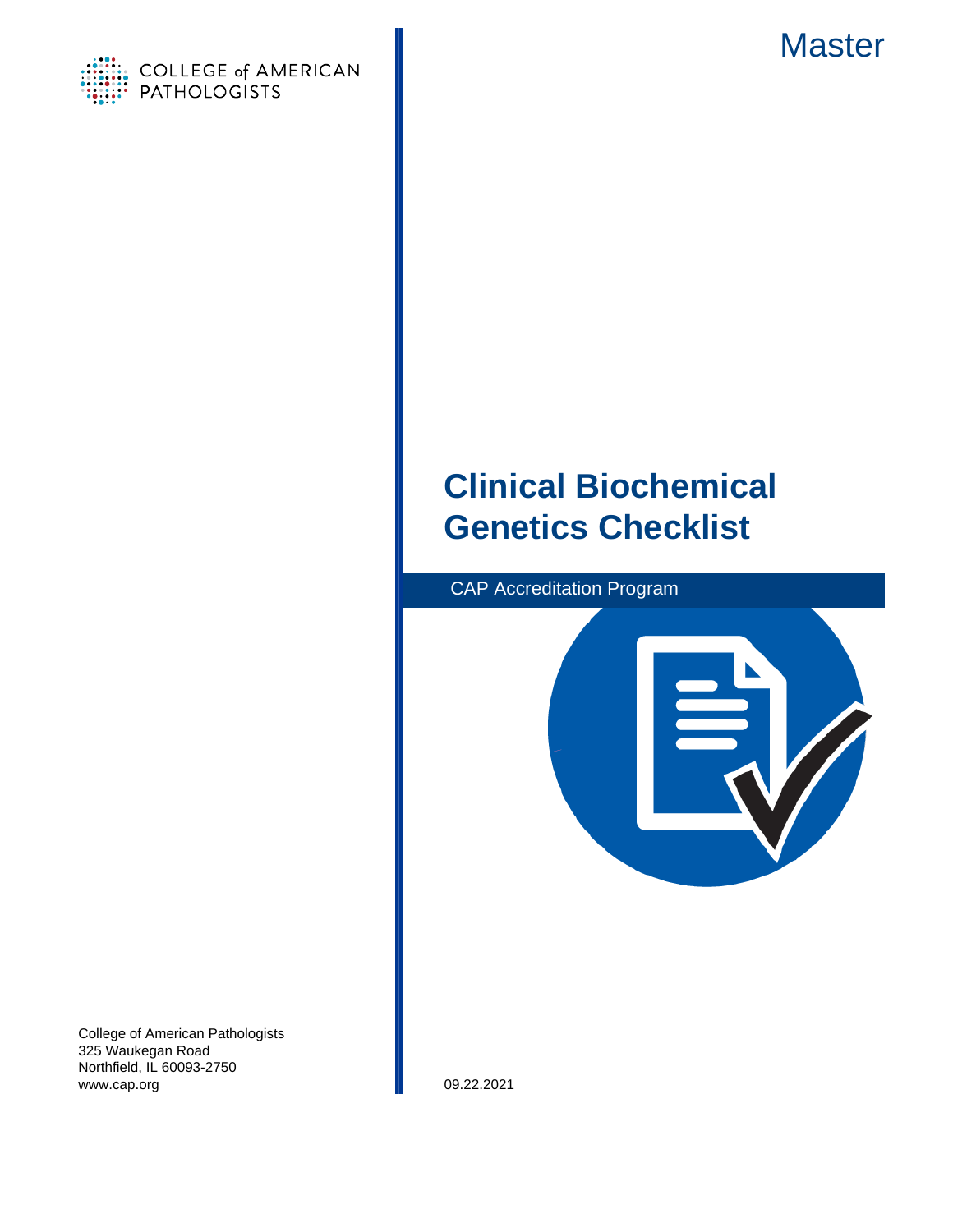### **Disclaimer and Copyright Notice**

On-site inspections are performed with the edition of the Checklists mailed to a facility at the completion of the application or reapplication process, not necessarily those currently posted on the website. The checklists undergo regular revision and a new edition may be published after the inspection materials are sent.

For questions about the use of the Checklists or Checklist interpretation, email [accred@cap.org](mailto:accred@cap.org) or call 800-323-4040 or 847-832-7000 (international customers, use country code 001).

The Checklists used for inspection by the College of American Pathologists' Accreditation Programs have been created by the CAP and are copyrighted works of the CAP. The CAP has authorized copying and use of the checklists by CAP inspectors in conducting laboratory inspections for the Council on Accreditation and by laboratories that are preparing for such inspections. Except as permitted by section 107 of the Copyright Act, 17 U.S.C. sec. 107, any other use of the Checklists constitutes infringement of the CAP's copyrights in the Checklists. The CAP will take appropriate legal action to protect these copyrights.

All Checklists are ©2021. College of American Pathologists. All rights reserved.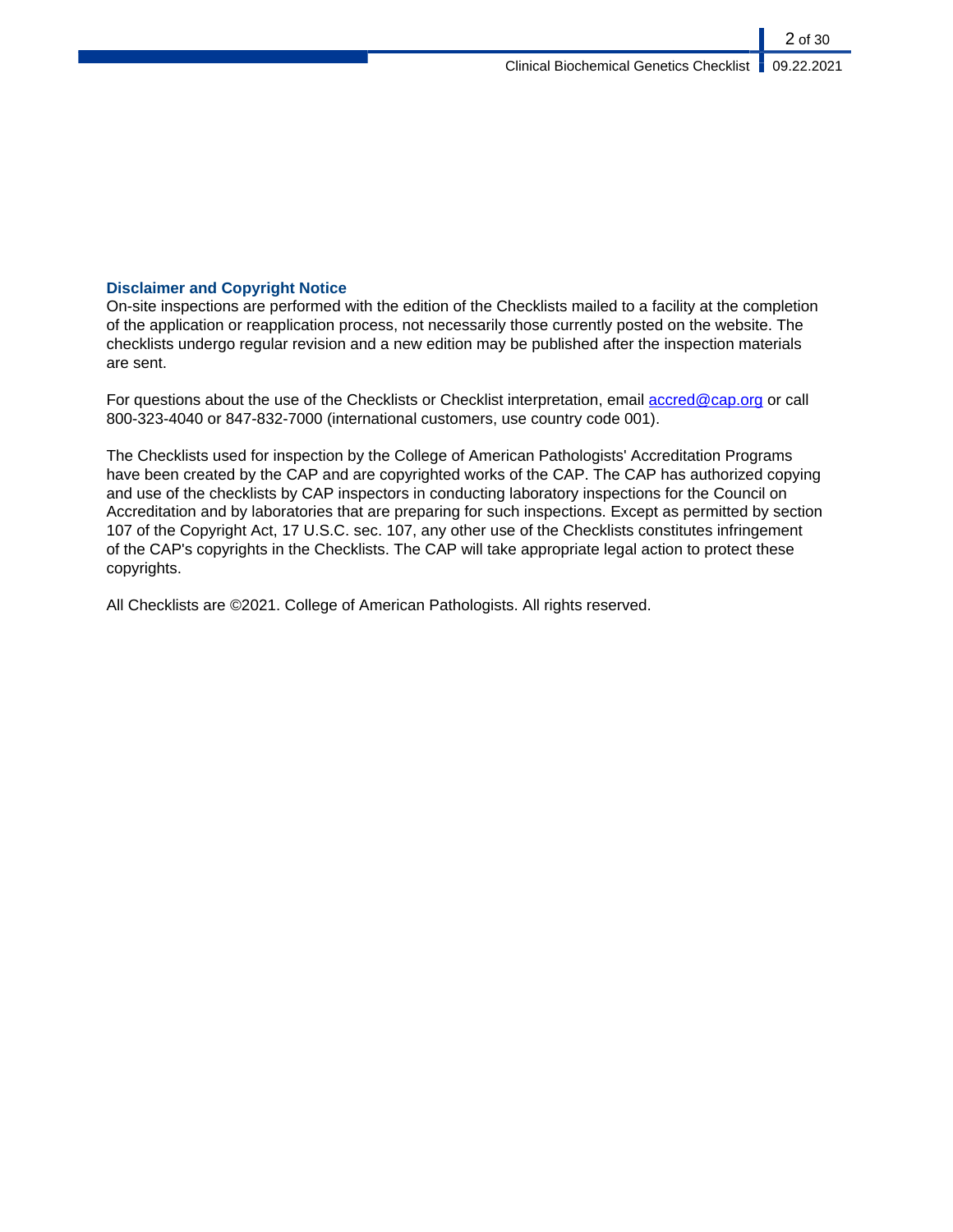# **Clinical Biochemical Genetics Checklist**



## TABLE OF CONTENTS

| <b>INTRODUCTION.</b> |  |
|----------------------|--|
|                      |  |
|                      |  |
|                      |  |
|                      |  |
|                      |  |
|                      |  |
|                      |  |
|                      |  |
|                      |  |
|                      |  |
|                      |  |
|                      |  |
|                      |  |
|                      |  |
|                      |  |
|                      |  |
|                      |  |
|                      |  |
|                      |  |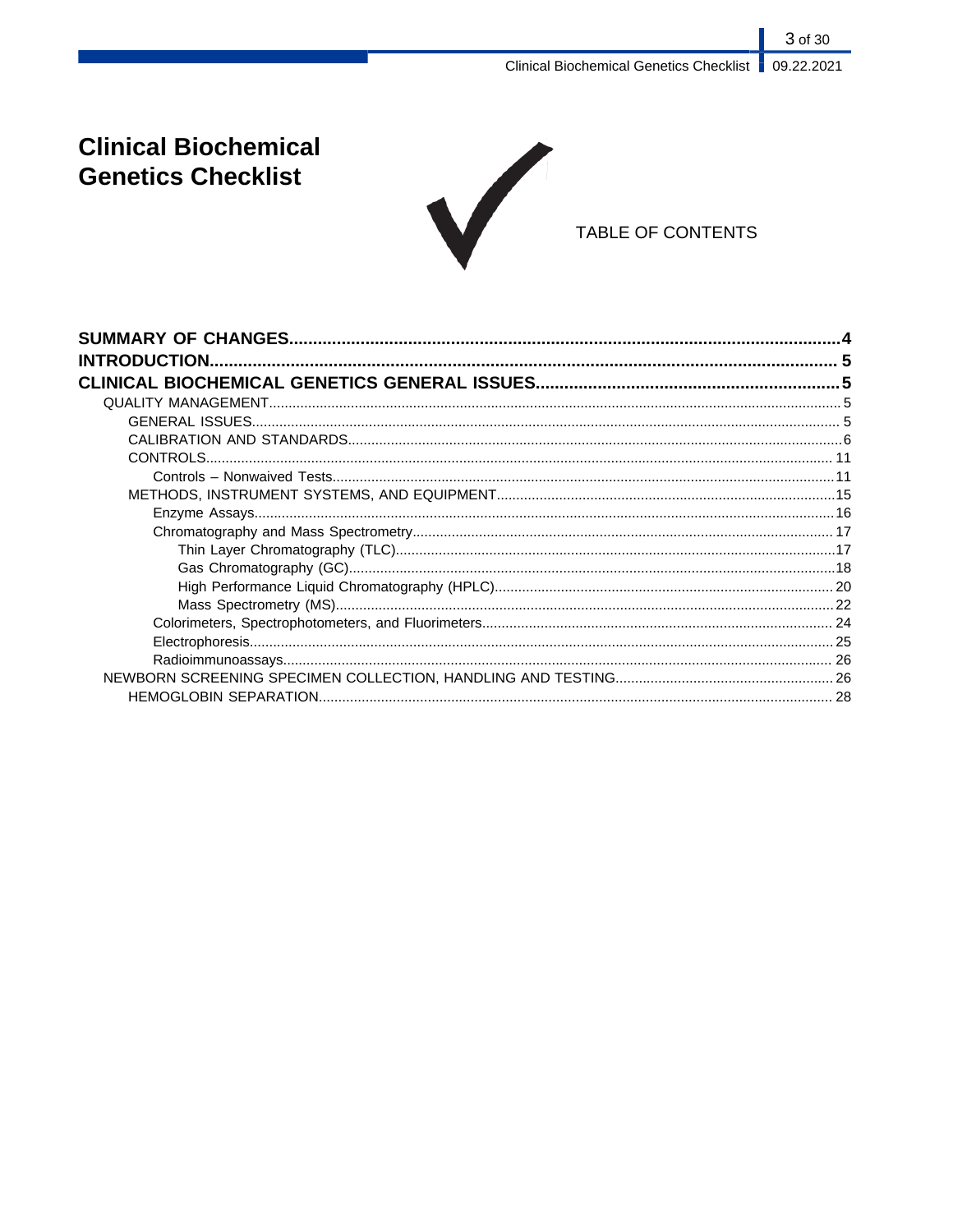# **ON-LINE CHECKLIST AVAILABILITY AND RESOURCES**

Participants of the CAP accreditation programs may download the checklists from the CAP website (cap.org) by logging into e-LAB Solutions Suite. They are available in different checklist types and formatting options, including:

- Master contains ALL of the requirements and instructions available in PDF, Word/XML or Excel formats
- Custom customized based on the laboratory's activity (test) menu; available in PDF, Word/XML or Excel formats
- Changes Only contains only those requirements with significant changes since the previous checklist edition in a track changes format to show the differences; in PDF version only. Requirements that have been moved or merged appear in a table at the end of the file.

A repository of questions and answers and other resources is also available in e-LAB Solutions Suite under Accreditation Resources, Checklist Requirement Q & A.

# **SUMMARY OF CHECKLIST EDITION CHANGES Clinical Biochemical Genetics Checklist 09/22/2021 Edition**

The information below includes a listing of checklist requirements with significant changes in the current edition and previous edition of this checklist. The list is separated into three categories:

- 1. New
- 2. Revised:
	- Modifications that may require a change in policy, procedure, or process for continued compliance; or
	- A change to the Phase
- 3. Deleted/Moved/Merged:
	- **Deleted**
	- Moved Relocation of a requirement into a different checklist (requirements that have been resequenced within the same checklist are not listed)
	- $Mered$  The combining of similar requirements

NOTE: The requirements listed below are from the Master version of the checklist. The customized checklist version created for on-site inspections and self-evaluations may not list all of these requirements.

# NEW Checklist Requirements

None

REVISED Checklist Requirements

| Requirement | <b>Effective Date</b> |
|-------------|-----------------------|
| CBG.12800   | 09/22/2021            |
| CBG.13400   | 06/04/2020            |
| CBG.14200   | 09/22/2021            |
| CBG.14900   | 06/04/2020            |
| CBG.15000   | 06/04/2020            |
| CBG.17800   | 06/04/2020            |

DELETED/MOVED/MERGED Checklist Requirements None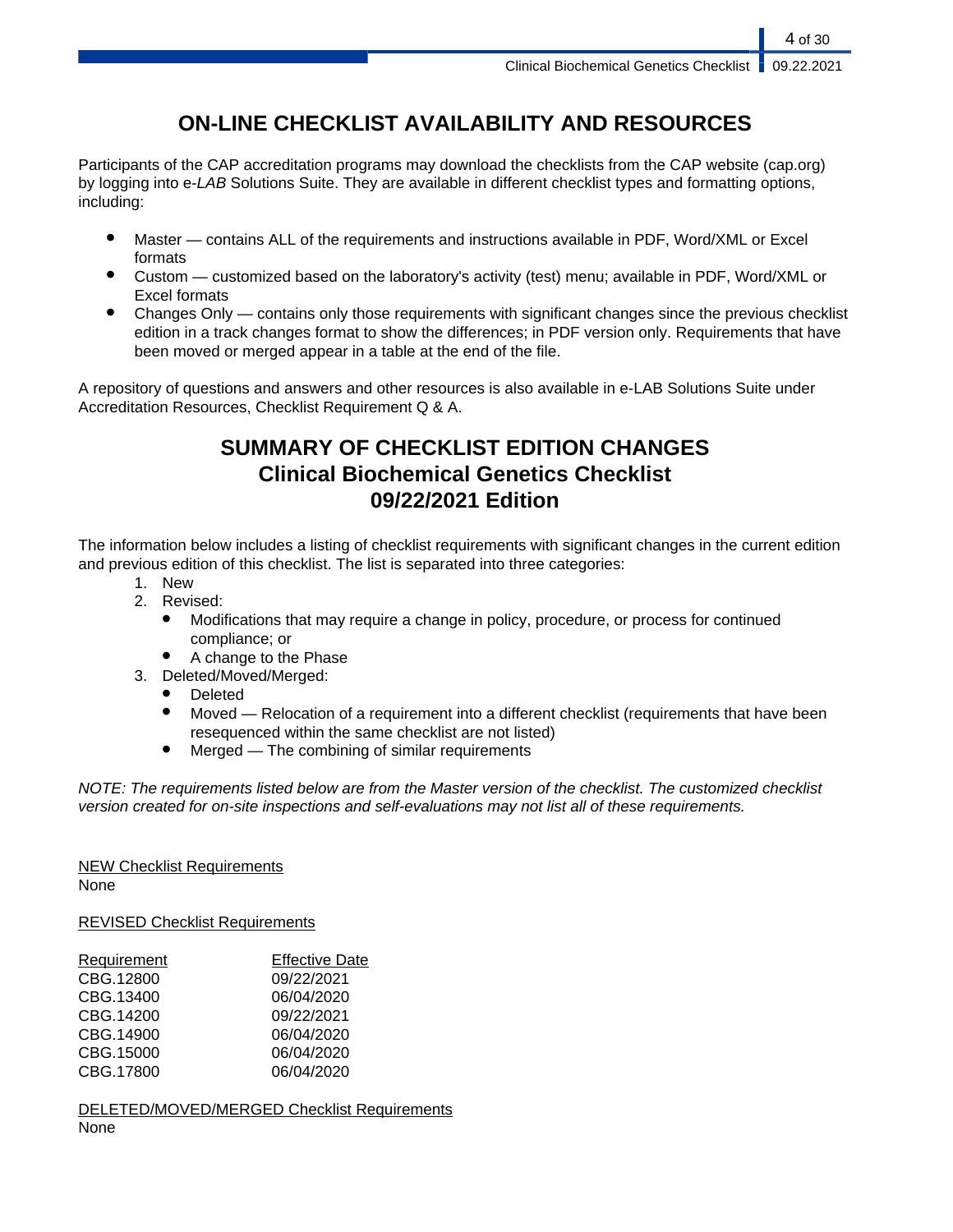# **INTRODUCTION**

This checklist is used in conjunction with the All Common and Laboratory General Checklists to inspect a clinical biochemical genetics laboratory section or department.

The Clinical Biochemical Genetics Checklist covers aspects of clinical biochemical genetic testing performed for the diagnosis of inborn errors of metabolism (IEM), including, but not limited to, the analysis of amino acids, organic acids, enzymes involved in intermediary metabolism, carnitine and acylcarnitines, acylglycines, CSF neurotransmitters, sugars, glycosaminoglycans and glycoproteins. Biochemical tests for the identification of heterozygotes of IEMs and newborn screening for IEMs are also covered.

**Laboratories not subject to US regulations:** Checklist requirements apply to all laboratories unless a specific disclaimer of exclusion is stated in the checklist. When the phrase "FDA-cleared/approved test (or assay)" is used within the checklist, it also applies to tests approved by an internationally recognized regulatory authority (eg, CE-marking).

# **CLINICAL BIOCHEMICAL GENETICS GENERAL ISSUES**

# **QUALITY MANAGEMENT**

# **GENERAL ISSUES**

## **Inspector Instructions:**



Sampling of patient results with review by the laboratory director or qualified designee within the turnaround time specified

### **CBG.10900 Result Review Phase I**

**The results of tests are reviewed by the laboratory director or qualified designee within the turnaround time specified by the laboratory's standard operating procedure.**

NOTE: In the case of clinically significant abnormal results, there must be a procedure for rapid communication to and receipt by the laboratory director or qualified designee.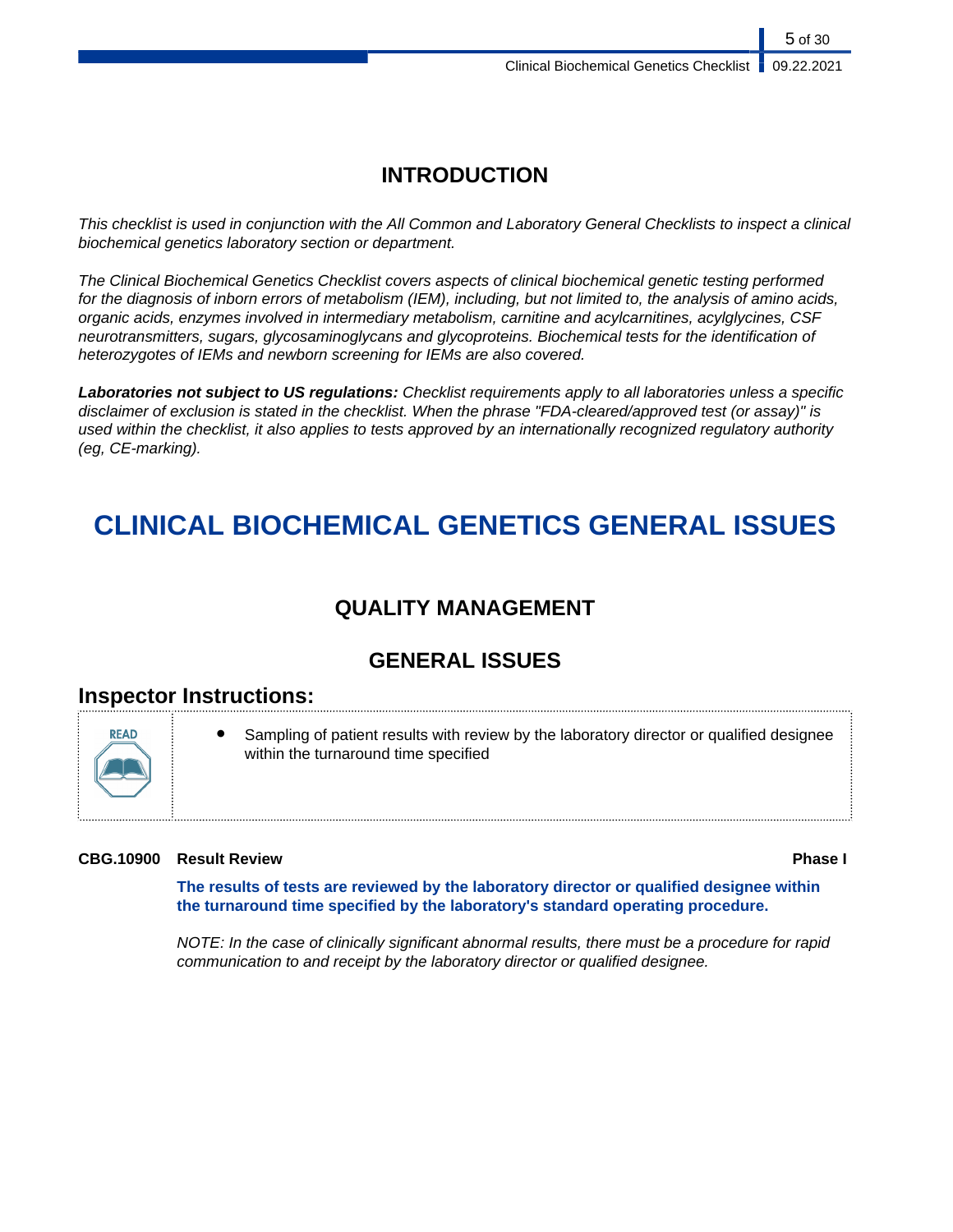# **CALIBRATION AND STANDARDS**

# **Inspector Instructions:**

| READ            | Sampling of calibration and AMR policies and procedures<br>Sampling of calibration/calibration verification records<br>Sampling of AMR verification records<br>Sampling of patient reports and worksheets for verification of results outside of AMR |
|-----------------|------------------------------------------------------------------------------------------------------------------------------------------------------------------------------------------------------------------------------------------------------|
| <b>OBSERVE</b>  | Sampling of calibration materials (quality)                                                                                                                                                                                                          |
|                 | What is your course of action if calibration is unacceptable?<br>When was the last time you performed a calibration procedure and how did you verify<br>the calibration?<br>What is your course of action when results fall outside the AMR?         |
| <b>DISCOVER</b> | Further evaluate the responses, corrective actions, and resolutions for unacceptable<br>calibration, and unacceptable calibration verification                                                                                                       |

This introduction discusses the processes of calibration, calibration verification, and analytical measurement range (AMR) verification.

CALIBRATION: The process of adjusting an instrument or test system to establish a relationship between the measurement response and the concentration or amount of the analyte that is being measured by the test procedure.

CALIBRATION VERIFICATION: The process of confirming that the current calibration settings for each analyte remain valid for a test system.

Each laboratory must define limits for accepting or rejecting results of the calibration verification process. Calibration verification can be accomplished in several ways. If the manufacturer provides a calibration validation or verification process, it must be followed. Other techniques include (1) assay of the current calibration materials as unknown specimens, and (2) assay of matrix-appropriate materials with target values that are specific for the test system.

In some instances, suitable calibration materials may not be available, eg, when the analyte is unstable. In these cases, calibration and calibration verification may not be possible, and therefore at least two samples from normal patients should be analyzed along with the patient samples submitted for testing, to verify that the normal patient samples have results in the normal range.

ANALYTICAL MEASUREMENT RANGE (AMR): The range of analyte values that a method can directly measure on the specimen without any dilution, concentration, or other pretreatment that is not part of the usual assay process.

LINEARITY AND THE AMR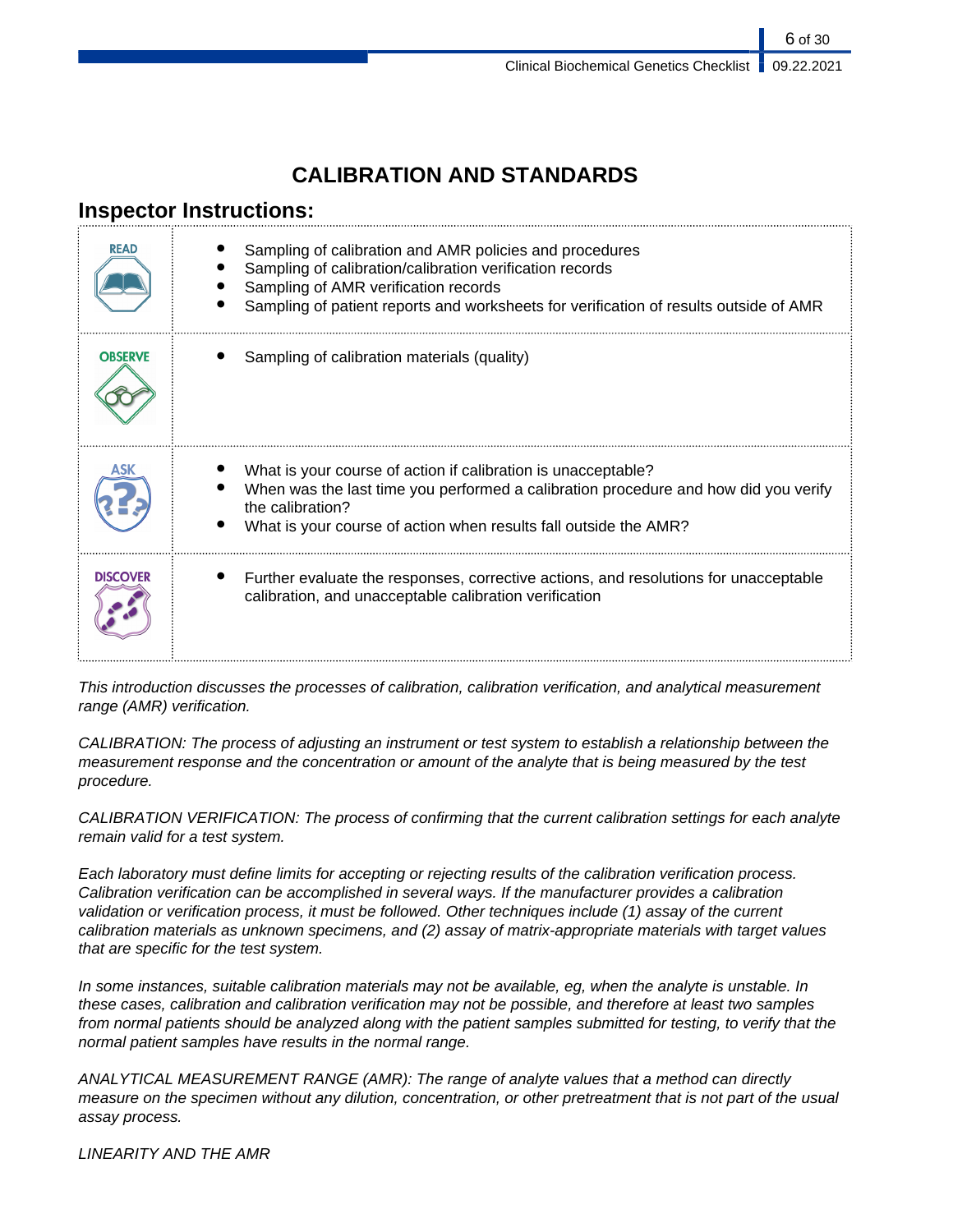Linearity is a fundamental characteristic of many analytic measurement methods, whereby there is a straightline relationship between ''true'' analyte concentrations and measured concentrations. In this context, linearity refers to the relationship between the predicted and observed measurement results and not to the relationship between instrument signal output and analyte concentration. For most assays, this relationship is linear within the AMR.

### AMR VERIFICATION

Laboratories are required to verify that the appropriate relationship is maintained over the AMR. Laboratories may verify and use an AMR that is narrower than the range defined by the manufacturer. This may be appropriate when materials available for method validation and/or AMR verification are not available to verify the full range claimed by the manufacturer, or reporting values across the full range defined by the manufacturer is not clinically relevant. For many assays, results beyond the AMR can be reported through dilution studies (see CBG.12500).

Minimum requirements for AMR verification can be met by using matrix appropriate materials, which include low, mid and high concentration or activity range of the AMR with recovery of results that fall within a defined range of the target value. Records of AMR verification must be available.

### CLOSENESS OF SAMPLE CONCENTRATIONS OR ACTIVITIES TO THE UPPER AND LOWER LIMITS OF THE AMR

When verifying the AMR, it is required that materials used are near the upper and lower limits of the AMR. Factors to consider in verifying the AMR are the expected analytic imprecision near the limits, the clinical impact of errors near the limits, and the availability of test specimens near the limits. It may be difficult to obtain specimens with values near the limits for some analytes. In such cases, reasonable procedures should be adopted based on available specimen materials. The closeness of sample concentrations or activities to the upper and lower limits of the AMR are defined at the laboratory director's discretion. The method manufacturer's instructions for verifying the AMR must be followed, when available. The laboratory director must define limits for accepting or rejecting verification tests of the AMR.

### **CBG.11700 Calibration Procedure Phase II**

### **Calibration procedures for each test system are appropriate, and the calibration records are reviewed for acceptability.**

NOTE: Calibration must be performed following manufacturer's instructions, at minimum, including the number, type, and concentration of calibration materials, frequency of calibration, and criteria for acceptable performance. Calibration procedures are typically specified in the manufacturer's instructions but may also be established by the laboratory.

The calibration procedure must define the limits of acceptable variation, eg, +/- 20% of the expected value. These limits should be applied to all standard and control samples run after the calibration is performed. The procedure should also specify the actions to be taken if a control or standard sample falls outside the defined range. For some analytes (eg, enzymes) calibration is limited to the product of the reaction, rather than the enzyme concentration or activity itself.

#### **REFERENCES**

- 1) Department of Health and Human Services, Centers for Medicare & Medicaid Services. Clinical laboratory improvement amendments of 1988; final rule. Fed Register. 1992(Feb 28):7165 [42CFR493.1217]
- 2) Department of Health and Human Services, Centers for Medicare & Medicaid Services. Medicare, Medicaid and CLIA Programs; Laboratory Requirements Relating to Quality Systems and Certain Personnel Qualifications; final rule. Fed Register. 2003(Jan 24):3707 [42CFR493.1255]
- 3) Clinical and Laboratory Standards Institute. Evaluation of Matrix Effects; Approved Guideline. 3<sup>rd</sup> ed. CLSI Document EP14-A3. Clinical and Laboratory Standards Institute, Wayne, PA; 2014
- 4) Miller WG. Quality control. In: Henry's Clinical Diagnostic and Management by Laboratory Methods, 21st Edition, ed. McPherson RA, Pincus MR. Saunders Elsevier, 2007,p 99-111

### **CBG.11800 Calibration and Calibration Verification Materials Phase II**

**High quality materials with test system and matrix-appropriate target values are used for calibration and calibration verification whenever possible.**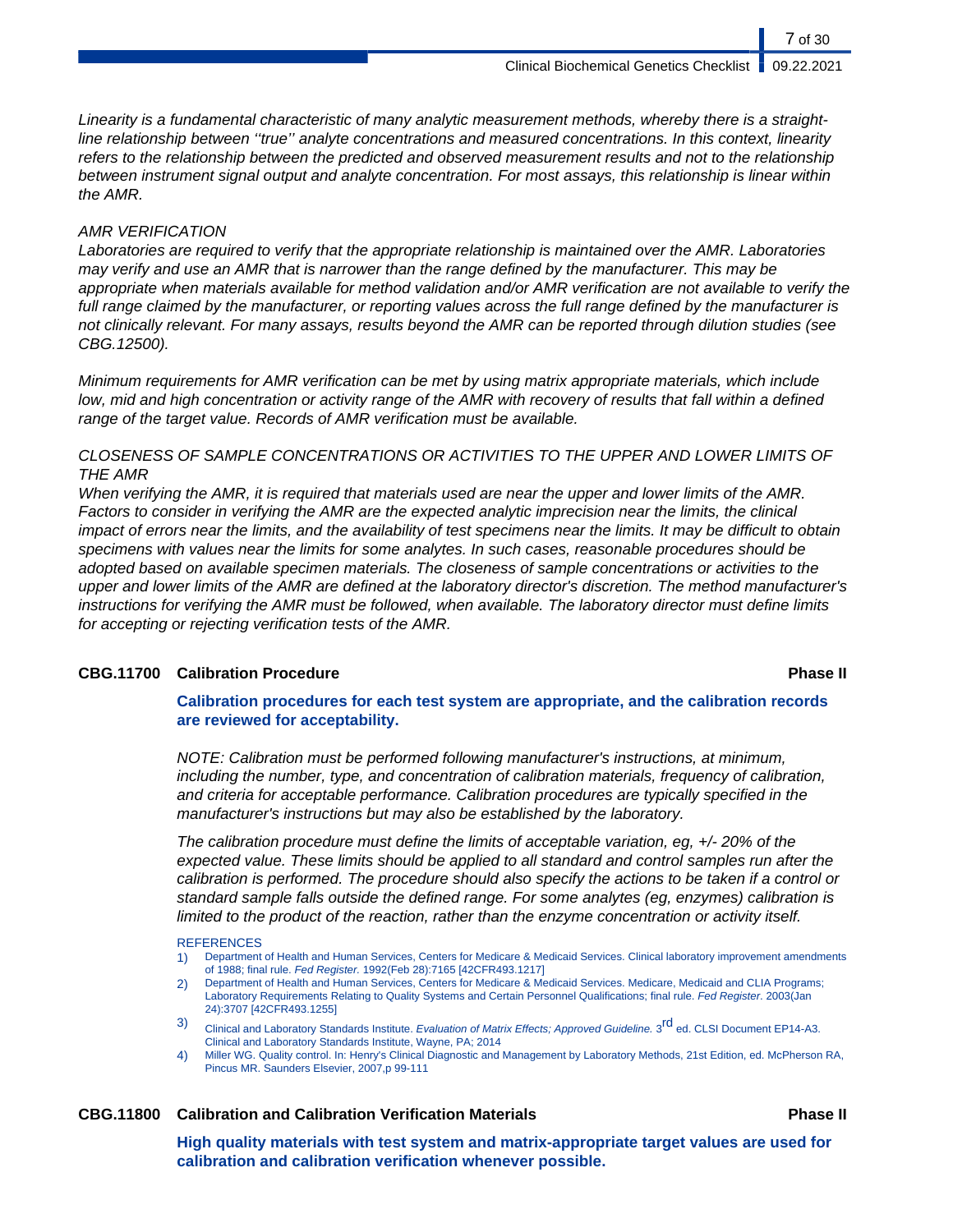NOTE: Calibration and calibration verification must have defined analyte target values and appropriate matrix characteristics for the clinical specimens and specific assay method. Many instrument systems require calibration materials with system-specific target values to produce accurate results for clinical specimens.

Suitable materials for calibration verification include, but are not limited to:

- 1 Calibrators used to calibrate the analytical system
- 2 Materials provided by the manufacturer for the purpose of calibration verification
- 3 Previously tested unaltered patient/client specimens
- 4 Primary or secondary standards or reference materials with matrix characteristics and target values appropriate for the method
- 5 Third party general purpose reference materials that are suitable for verification

In general, routine control materials and proficiency testing materials are not suitable for calibration verification, except in situations where the material has been shown to be suitable (eg, specifically designated by the method manufacturer) or no other materials are available.

#### **Evidence of Compliance:**

✓ Written policy defining appropriate calibration and calibration verification materials

#### **REFERENCES**

- 1) ISO 17511:2003 In vitro diagnostic medical devices--Measurement of quantities in biological samples--Metrological traceability of values assigned to calibrators and control materials.
- 2) Department of Health and Human Services, Centers for Medicare and Medicaid Services. Clinical laboratory improvement amendments of 1988; final rule. Fed Register. 2003(Jan 24): [42CFR493.1255]

#### **CBG.12100 Recalibration/Calibration Verification Criteria Phase II**

### **Criteria are established for frequency of recalibration or calibration verification, and the acceptability of results.**

NOTE: Laboratories must either recalibrate or perform calibration verification at least every six months and if any of the following occur:

- 1. At changes of reagent lots unless the laboratory can demonstrate that the use of different lots does not affect the accuracy of patient/client results
- 2. If QC shows an unusual trend or shift or is outside acceptable limits and the system cannot be corrected to bring control values into the acceptable range
- 3. After major preventive maintenance or change of a critical instrument component
- 4. When recommended by the manufacturer

### **Evidence of Compliance:**

- Written procedure defining the method, frequency and limits of acceptability of calibration verification for each instrument/test system **AND**
- Records of calibration verification documented at defined frequency

#### **REFERENCES**

- 1) Department of Health and Human Services, Centers for Medicare and Medicaid Services. Clinical laboratory improvement amendments of 1988; final rule. Fed Register. 2003(Jan 24):3707[42CFR493.1255(b)(3)]
- 2) Miller WG. Quality control. In: Henry's Clinical Diagnostic and Management by Laboratory Methods, 21st Edition, ed McPherson RA, Pincus MR. Saunders Elsevier, 2007: 99-111.

### **CBG.12200 Recalibration Phase II**

### **The test system is recalibrated when calibration verification fails to meet the established criteria of the laboratory.**

### **Evidence of Compliance:**

- Written policy defining criteria for recalibration **AND**
- Records of recalibration, if calibration or calibration verification has failed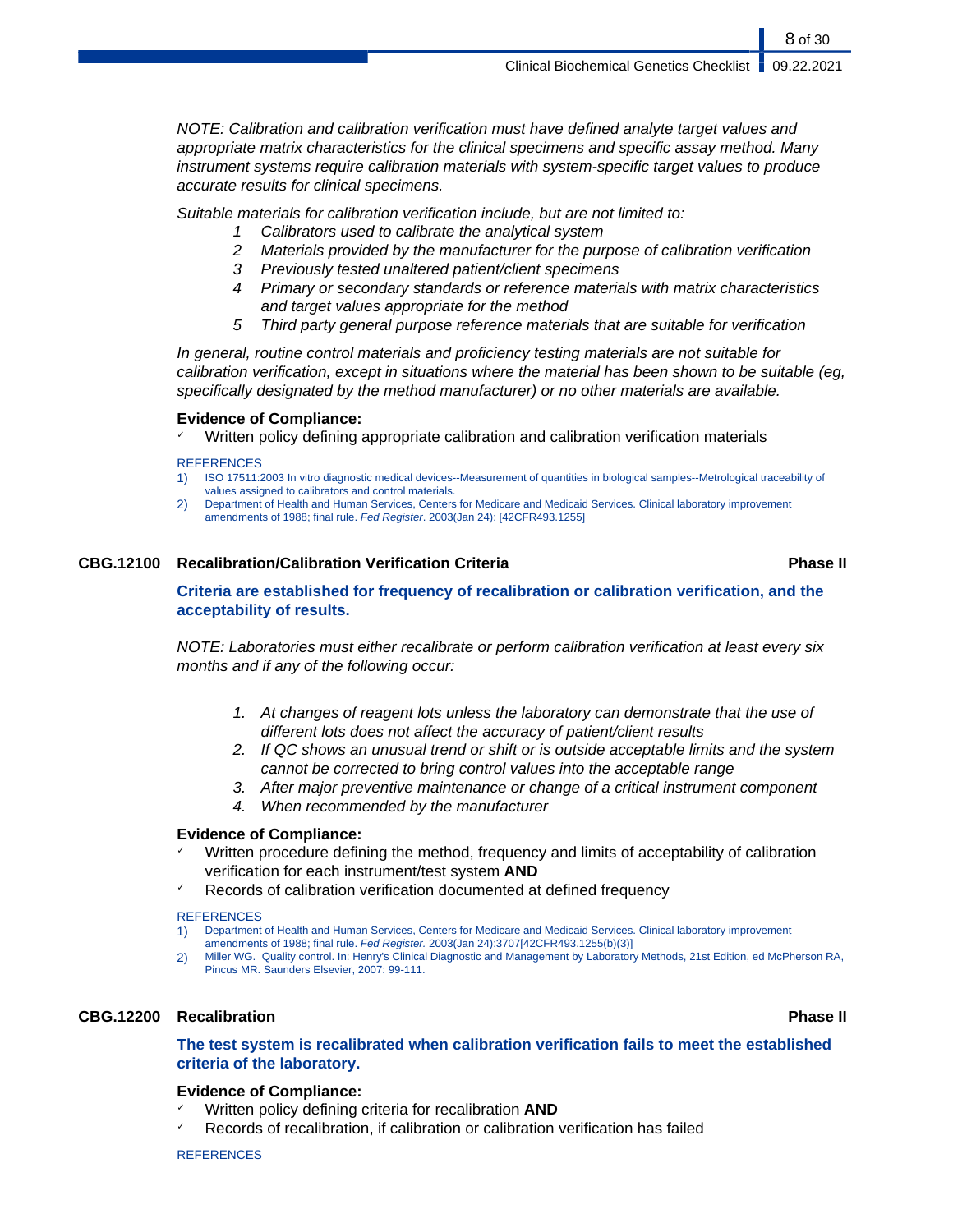1) Department of Health and Human Services, Centers for Medicare and Medicaid Services. Clinical laboratory improvement amendments of 1988; final rule. Fed Register. 2003(Jan 24): [42CFR493.1255(a)(3)]

#### **CBG.12250 AMR Verification Materials Phase II**

**Verification of the analytical measurement range (AMR) is performed with matrixappropriate materials which, at a minimum, include the low, mid and high range of the AMR, and appropriate acceptance criteria are defined.**

NOTE: The matrix of the sample (ie, the environment in which the sample is suspended or dissolved) may influence the measurement of the analyte. In many cases, the method manufacturer will recommend suitable materials. Other suitable materials for AMR verification include the following:

- 1. Linearity material of appropriate matrix, eg, CAP CVL Survey-based or other suitable linearity verification material
- 2. Previously tested patient/client specimens, that may be altered by admixture with other specimens, dilution, spiking in known amounts of an analyte, or other technique
- 3. Primary or secondary standards or reference materials with matrix characteristics and target values appropriate for the method
- 4. Patient samples that have reference method assigned target values
- 5. Control materials, if they adequately span the AMR and have method-specific target values.

#### **Evidence of Compliance:**

Written policy for AMR verification defining the types of materials used and acceptability criteria

#### **REFERENCES**

- 1) Department of Health and Human Services, Centers for Medicare and Medicaid Services. Clinical laboratory improvement amendments of 1988; final rule. Fed Register. 2003(Jan 24): [42CFR493.1255]
- 2) Shah VP, Midha KK, G, Dighe S, et al. Bioanalytical Method Validation Pharm Res. 1992;9(4):588-92.
- 3) Hartmann C, Smeyers-Verbeke J, Massart DL, McDowall RD. Validation of bioanalytical chromatographic methods. J Pharm Biomed Anal. 1998;17(2):193-218.
- 4) Findlay JW et al. Analytical Methods Validation Bioavailability, Bioequivalence and Pharmacokinetic Studies. Pharm Res. 2000;17(12):1551-7.
- 5) Killeen AA, Long T, Souers R, Styler P, Ventura CB, Klee GG. Verifying Performance Characteristics of Quantitative Analytical Systems: Calibration Verification, Linearity, and Analytical Measurement Range. Arch Pathol Lab Med. 2014:138(9): 1773-81.

#### **CBG.12300 AMR Verification Phase II**

**Verification of the analytical measurement range (AMR) is performed at least every six months and following defined criteria. Records are retained.**

NOTE: The AMR must be verified at least every six months after a method is initially placed in service and if any of the following occur:

- 1. At changes of reagent lots unless the laboratory can demonstrate that the use of different lots does not affect the accuracy of patient/client results, and the range used to report patient/client test data
- 2. If QC shows an unusual trend or shift or is outside acceptable limits, and the system cannot be corrected to bring control values into the acceptable range
- 3. After major preventive maintenance or change of a critical instrument component
- 4. When recommended by the manufacturer

It is not necessary to independently verify the AMR if the calibration of an assay includes calibrators that span the full range of the AMR, with low, midpoint and high values (ie, three points) and the system is calibrated at least every six months. A one-point or two-point calibration does not include all of the necessary points to validate the AMR.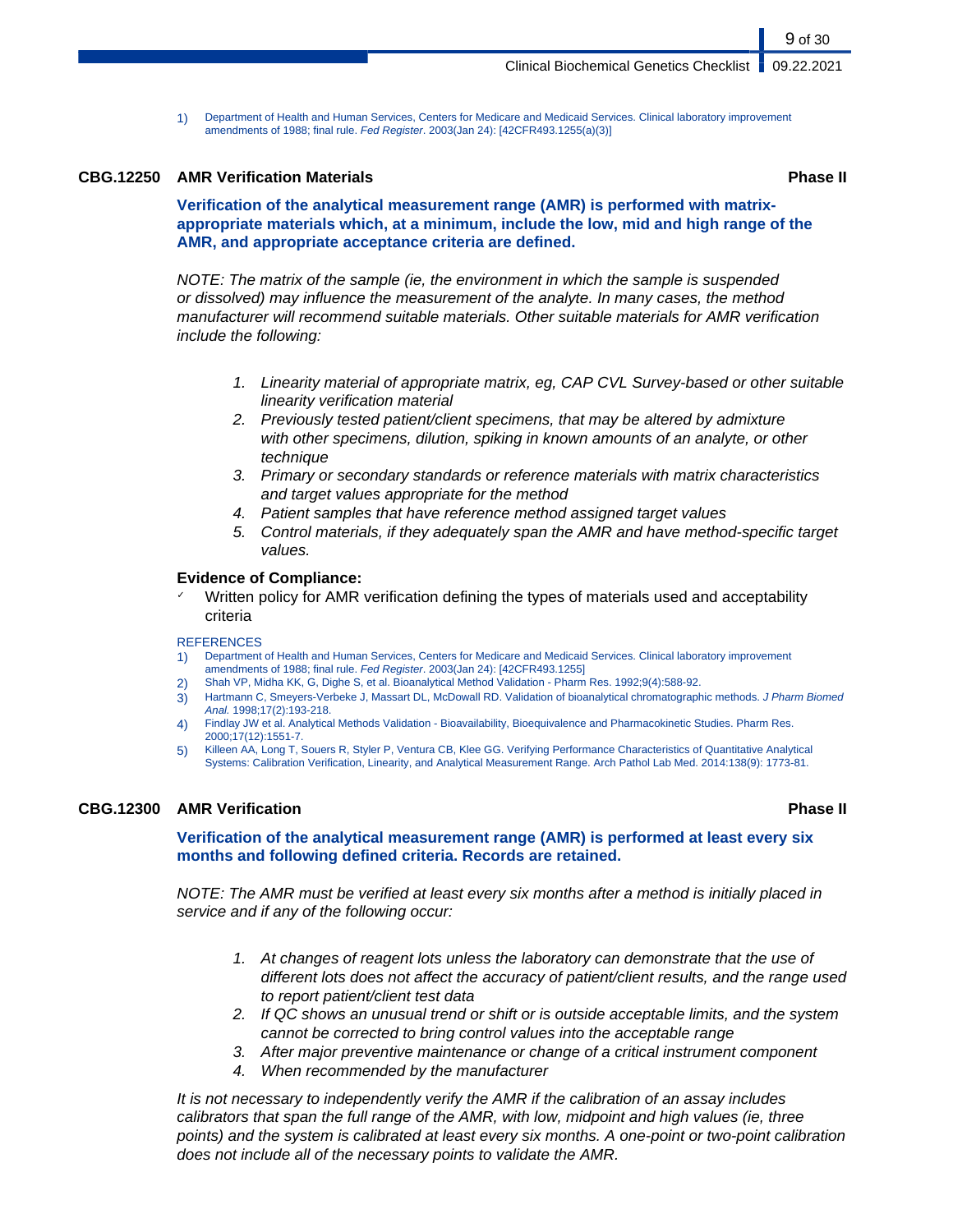It is also not necessary for every analyte in a multiple-analyte procedure\* to be verified in this way; it is acceptable to verify a clinically important subset of analytes, or one or more analytes representing groups with the same chemical characteristics. For example, in automated amino acid analysis, the laboratory may verify a single amino acid eluted with each buffer.

\*A laboratory test that detects or measures multiple similar compounds, such as organic acids or amino acids. It does not refer to a multiple-test chemistry panel.

#### **Evidence of Compliance:**

- ✓ Written policy for AMR verification defining the frequency performed **AND**
- $\sim$  Records of AMR verification at least every six months

#### **REFERENCES**

1) Department of Health and Human Services, Centers for Medicare and Medicaid Services. Clinical laboratory improvement amendments of 1988; final rule. Fed Register. 2003(Jan 24):3707 [42CFR493.1255]

#### **CBG.12500 Diluted or Concentrated Samples Phase II**

10 of 30

**If a result is greater than or less than the AMR, a numeric value is not reported unless the sample is processed by dilution, a mixing procedure or concentration so that the result falls within the AMR.**

NOTE:

- 1. A measured value that is outside the AMR may be unreliable and should not be reported in routine practice. Dilution, a mixing procedure\* or concentration of a sample may be required to achieve a measured analyte activity or concentration that falls within the AMR. The result must be within the AMR before it is mathematically corrected by the concentration or dilution factor to obtain a reportable numeric result.
- 2. For each analyte, the composition of the diluent solution and the appropriate volumes of sample and diluent must be specified in the procedure manual. Specifying acceptable volumes is intended to ensure that the volumes pipetted are large enough to be accurate without introducing errors in the dilution ratio.
- 3. All dilutions, whether automatic or manual, should be performed in a way that ensures that the diluted specimen reacts similarly to the original specimen in the assay system. For some analytes, demonstrating that more than one dilution ratio similarly recovers the elevated concentration may be helpful.
- 4. This checklist requirement does not apply if the concentration or activity of the analyte that is outside the AMR is reported as "greater than" or " less than" the limits of the AMR.

\*This procedure is termed the "method of standard additions." In this procedure, a known quantity (such as a control) is mixed with the unknown, and the concentration of the mixture is measured. If equal volumes of the two samples are used, the result is multiplied by two, the concentration of the known subtracted, and the concentration of the unknown is the difference.

### **Evidence of Compliance:**

Patient reports or worksheets

### **CBG.12600 Maximum Dilution Phase II**

**For analytes that may have results falling outside the limits of the AMR, the laboratory procedure specifies the maximum dilution that may be performed to obtain a reportable numeric result.**

NOTE:

1. For each analyte, the laboratory procedure defines the maximum dilution that falls within the AMR and that can be subsequently corrected by the dilution factor to obtain a reportable numeric result. Note that for some analytes, an acceptable dilution procedure may not exist because dilution would alter the analyte or the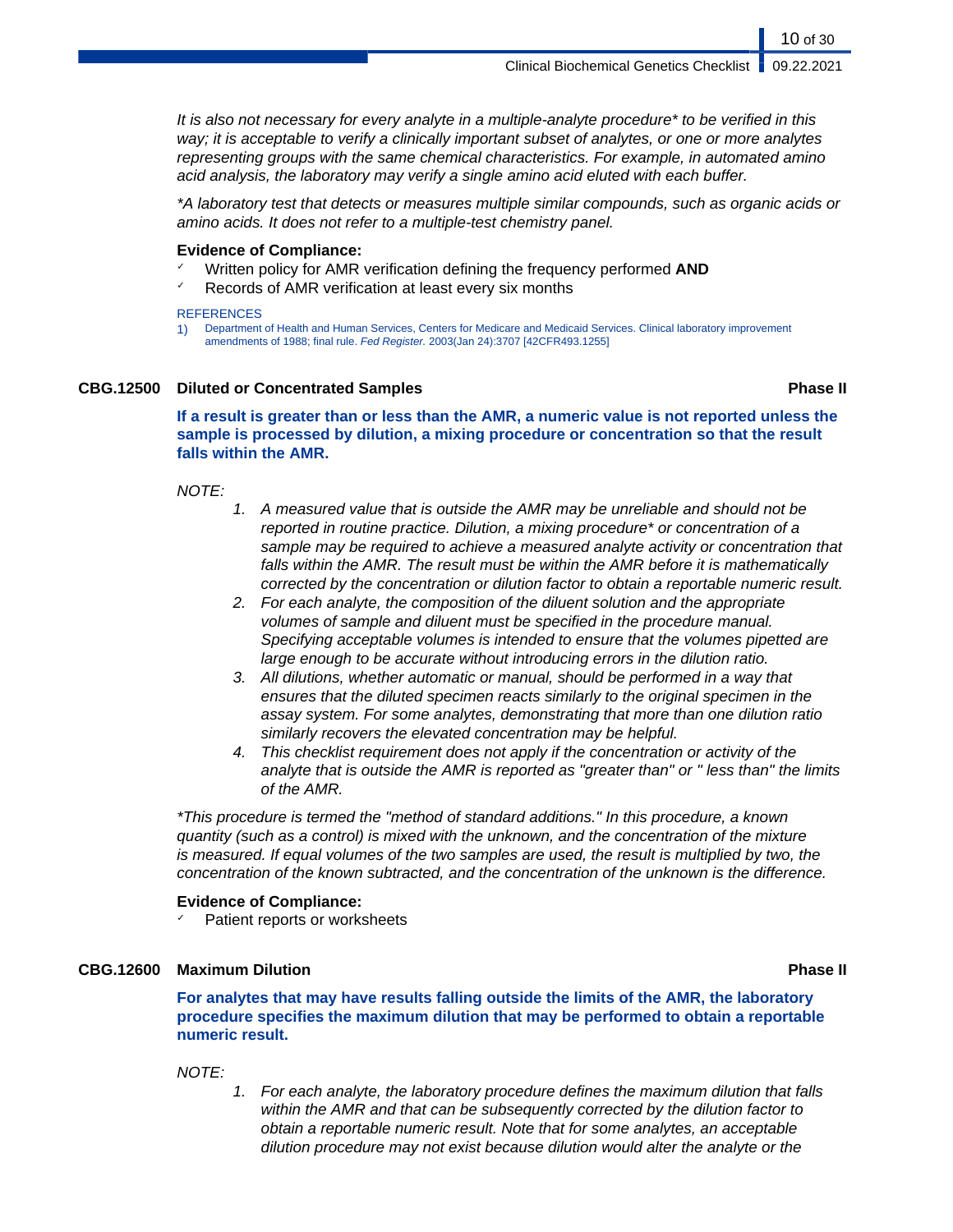matrix causing erroneous results, eg, free drugs or free hormones. Also note that, for some analytes, there may be no clinical relevance to reporting a numeric result greater than a stated value.

- 2. Analytes for which a dilution procedure is unable to bring the activity or concentration into the AMR should be reported as "greater than" the highest estimated values.
- 3. Establishment of allowable dilutions is performed when a method is first placed into service. The laboratory director is responsible for establishing the maximum allowable dilution of samples that will yield a credible laboratory result for clinical use.

### **Evidence of Compliance:**

Patient reports or worksheets

# **CONTROLS**

Controls are used to ensure that a test system is performing correctly. Traditionally, controls are samples that act as surrogates for patient/client specimens, periodically processed like a patient/client sample to monitor the ongoing performance of the entire analytic process.

# **CONTROLS – NONWAIVED TESTS**

## **Inspector Instructions:**

| <b>READ</b>     | Sampling of quality control policies and procedures<br>Sampling of QC records                                                                                                                                                                                                                                                                                                                                                                               |
|-----------------|-------------------------------------------------------------------------------------------------------------------------------------------------------------------------------------------------------------------------------------------------------------------------------------------------------------------------------------------------------------------------------------------------------------------------------------------------------------|
| ASK             | How do you determine when quality control is unacceptable and when corrective<br>actions are needed?<br>How does your laboratory verify or establish acceptable quality control ranges?<br>What is your course of action when monthly precision data change significantly from<br>the previous month's data?<br>What is your course of action when you perform test procedures that do not have<br>commercially available calibration or control materials? |
| <b>DISCOVER</b> | Review a sampling of QC data over the previous two-year period. Select several<br>occurrences in which QC is out of range and follow records to determine if the steps<br>taken follow the laboratory procedures for corrective action                                                                                                                                                                                                                      |

## **\*\*REVISED\*\* 09/22/2021 CBG.12800 Daily QC - Nonwaived Tests Phase II**

**Controls are run at least each day testing is performed, or more frequently if specified in manufacturer's instructions, laboratory procedure, or the CAP Checklist, for quantitative and qualitative tests, and when changes occur that may impact patient results.**

NOTE: The laboratory must define the number and type of quality control used and the frequency of testing in its quality control procedures. Control testing is not required on days when patient testing is not performed.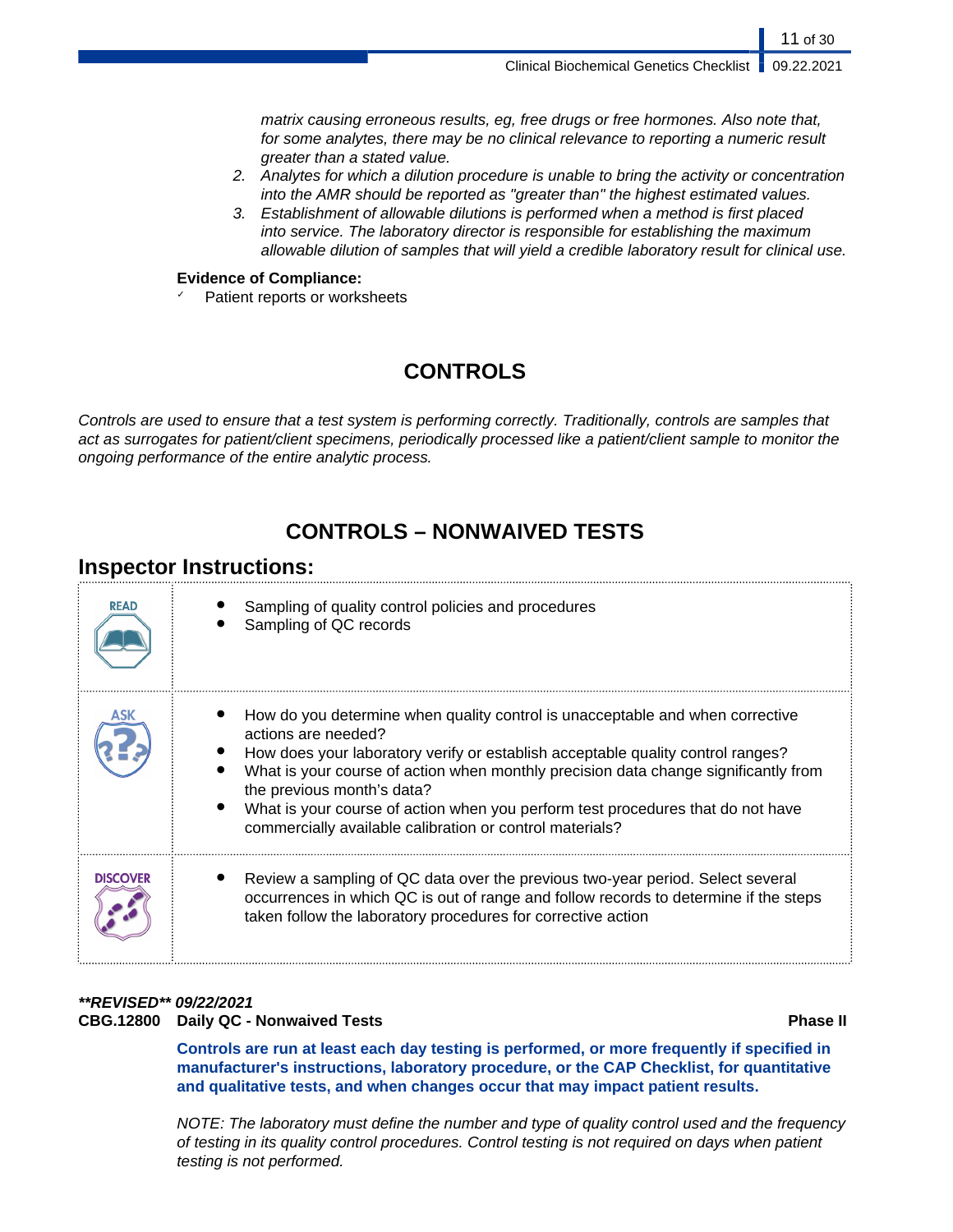Controls must be run prior to resuming patient testing when changes occur that may impact patient results, including after a change of analytically critical reagents, major preventive maintenance, change of a critical instrument component, or with software changes, as appropriate.

Daily external controls must be run as follows:

- For quantitative tests, two controls at two different concentrations must be run daily or with each batch of samples/reagents, unless a different requirement is specifically required by this checklist. Analytes selected are based on availability of materials.
- For qualitative tests, a negative control and a positive control (when available) must be run daily or with each batch.

Controls should verify assay performance at relevant decision points. The selection of these points may be based on clinical or analytical criteria.

#### **Evidence of Compliance:**

- ✓ Records of QC results **AND**
- ✓ Written quality control procedures

#### **REFERENCES**

- 1) Department of Health and Human Services, Centers for Medicare and Medicaid Services. Medicare, Medicaid and CLIA programs; CLIA fee collection; correction and final rule. Fed Register. 2003(Jan 24):5232 [42CFR493.1256(d)(3) (i, ii)], [42CFR493.1256(d)(6)].
- 2) Clinical and Laboratory Standards Institute (CLSI). Statistical Quality Control for Quantitative Measurement Procedures: Principles and Definitions; Approved Guideline. 4th ed. CLSI document C24-ED4. Clinical and Laboratory Standards Institute, Wayne, PA, 2016.
- 3) Ye JJ, et al. Performance evaluation and planning for patient/client-based quality control procedures. Am J Clin Pathol. 2000;113:240-248
- 4) Clinical and Laboratory Standards Institute (CLSI). User Protocol for Evaluation of Qualitative Test Performance; Approved Guideline —Second Edition. CLSI document EP12-A2 (ISBN 1-56238-654-9). Clinical and Laboratory Standards Institute, 940 West Valley Road, Suite 1400, Wayne, Pennsylvania 19087-1898 USA, 2008.

#### **CBG.12900 Control Range Establishment or Verification Phase II**

### **An acceptable control range is established or verified for each lot of control material.**

NOTE: For unassayed control materials, an acceptable control range must be established by repetitive analysis in runs that include previously tested control material. For assayed control materials, control ranges supplied by the manufacturer must be verified.

Control ranges supplied by the manufacturer may be used without verification for qualitative (eg, positive or negative) testing.

#### **Evidence of Compliance:**

- Written procedure to establish or verify control ranges **AND**
- Records for control range establishment or verification of each lot

#### **REFERENCES**

- 1) Clinical and Laboratory Standards Institute. Evaluation of Precision Performance of Quantitative Measurement Methods; Approved Guideline. 3<sup>rd</sup> ed. CLSI Document EP05-A3. Clinical and Laboratory Standards Institute, Wayne, PA; 2014
- 2) Clinical and Laboratory Standards Institute. Statistical Quality Control for Quantitative Measurement Procedures, Principles and Definitions. 4th ed. CLSI guideline C24. Clinical and Laboratory Standards Institute, Wayne, PA, 2016.

### **CBG.13000 Calibrator Preparation Phase II**

**If the laboratory prepares calibrators and controls in-house, these materials are prepared separately.**

NOTE: In general, calibrators should not be used as QC materials. If calibrators are used as controls, then different preparations should be used for these two functions.

#### **Evidence of Compliance:**

Written policy for in-house preparation of calibrators and controls

12 of 30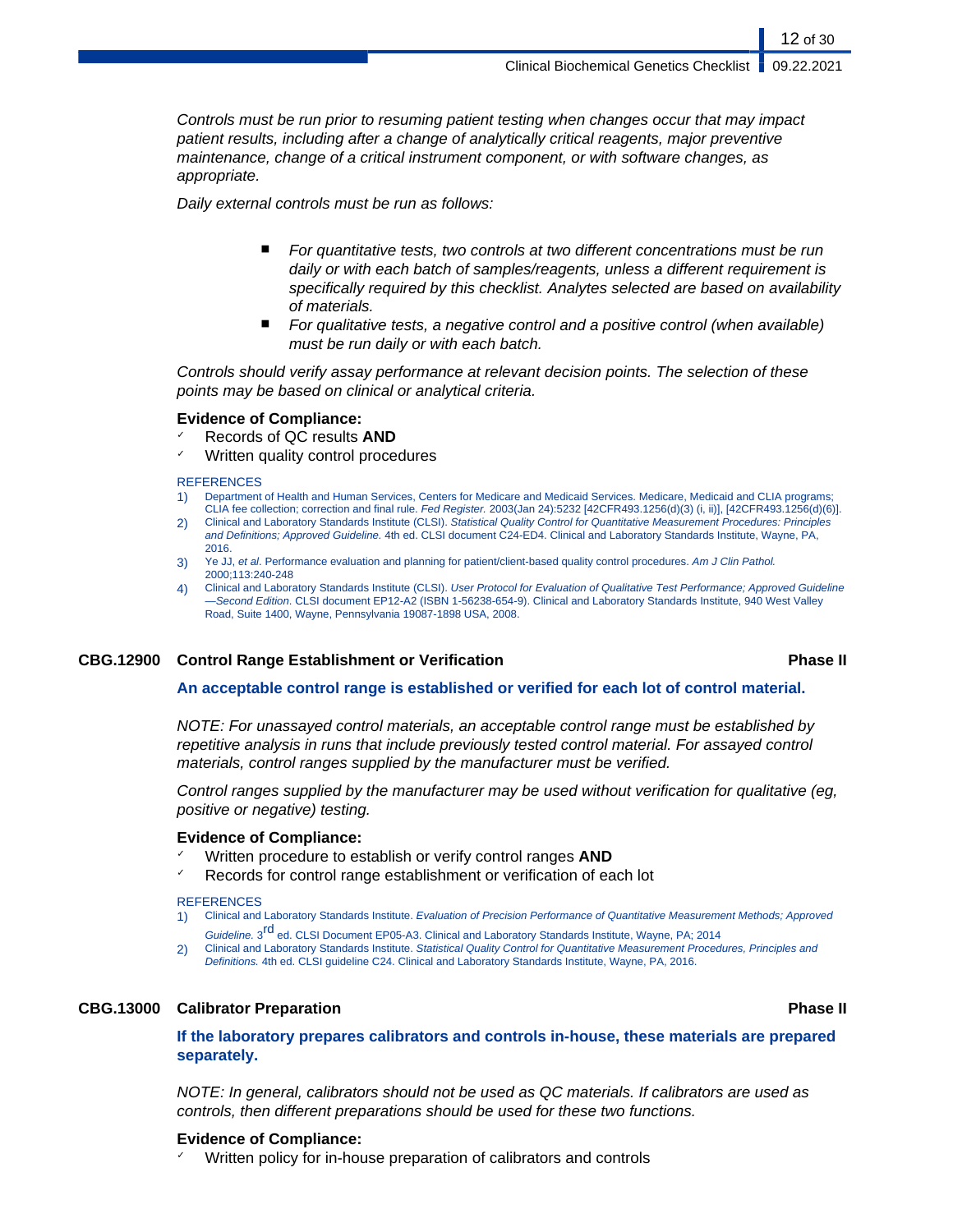**REFERENCES** 

1) Department of Health and Human Services, Centers for Medicare and Medicaid Services. Clinical laboratory improvement amendments of 1988; final rule. Fed Register. 2003(Jan 24):3708 [42CFR493.1256(d)(9)]

#### **CBG.13100 Calibrators as Controls Phase I**

13 of 30

**If a calibrator obtained from an outside supplier is used as a control, it is a different lot number from that used to calibrate the method.**

NOTE: In general, calibrators should not be used as QC materials. However, this practice may be necessary for some methods when a separate control product is not available. In such cases, the calibrator used as a control must be from a different lot number than that used to calibrate the method.

#### **Evidence of Compliance:**

- Written policy for the use of calibrators as controls **AND**
- ✓ QC/calibrator records

#### **REFERENCES**

1) Department of Health and Human Services, Centers for Medicare and Medicaid Services. Clinical laboratory improvement amendments of 1988; final rule. Fed Register. 2003(Jan 24):3708 [42CFR493.1256(d)(9)]

#### **CBG.13200 Alternative Control Procedures Phase II**

**If the laboratory performs test procedures for which control materials are not commercially available, there are written procedures for an alternative mechanism to detect immediate errors and monitor test system performance over time. The performance of alternative control procedures must be recorded.**

NOTE: "Performance" includes elements of accuracy, precision, and clinical discriminating power. Examples of alternative procedures may include split sample testing with another method or with another laboratory, the testing of previously tested patient specimens in duplicate, testing of patient specimens in duplicate, or other defined processes approved by the laboratory director.

In clinical biochemical genetics laboratories calibrators and control materials are not available for some of the analytes detected in complex metabolic profiles. As these analytes often have critical clinical significance, it is acceptable to use surrogate calibrations (using compounds with similar structure) to generate quantitative results used in the context of pattern recognition and profile interpretation. When surrogate calibrators are used, their use and the basis of their use should be validated and recorded.

#### **Evidence of Compliance:**

- ✓ Written procedures for alternative quality control **AND**
- Records of alternative control procedures

#### **REFERENCES**

1) Department of Health and Human Services, Centers for Medicare and Medicaid Services. Clinical laboratory improvement amendments of 1988; final rule. Fed Register. 2003(Jan 24): [42CFR493.1256(h)].

#### **CBG.13300 QC Data Phase II**

**Quality control data are organized and presented so they can be evaluated daily by the technical staff to detect problems, trends, etc.**

NOTE: Results of controls must be recorded or plotted to readily detect a malfunction in the instrument or in the analytic system. These control records must be readily available to the person performing the test.

#### **REFERENCES**

<sup>1)</sup> Clinical and Laboratory Standards Institute (CLSI). Statistical Quality Control for Quantitative Measurement Procedures: Principles and Definitions; Approved Guideline. 4th ed. CLSI document C24-ED4. Clinical and Laboratory Standards Institute, Wayne, PA, 2016.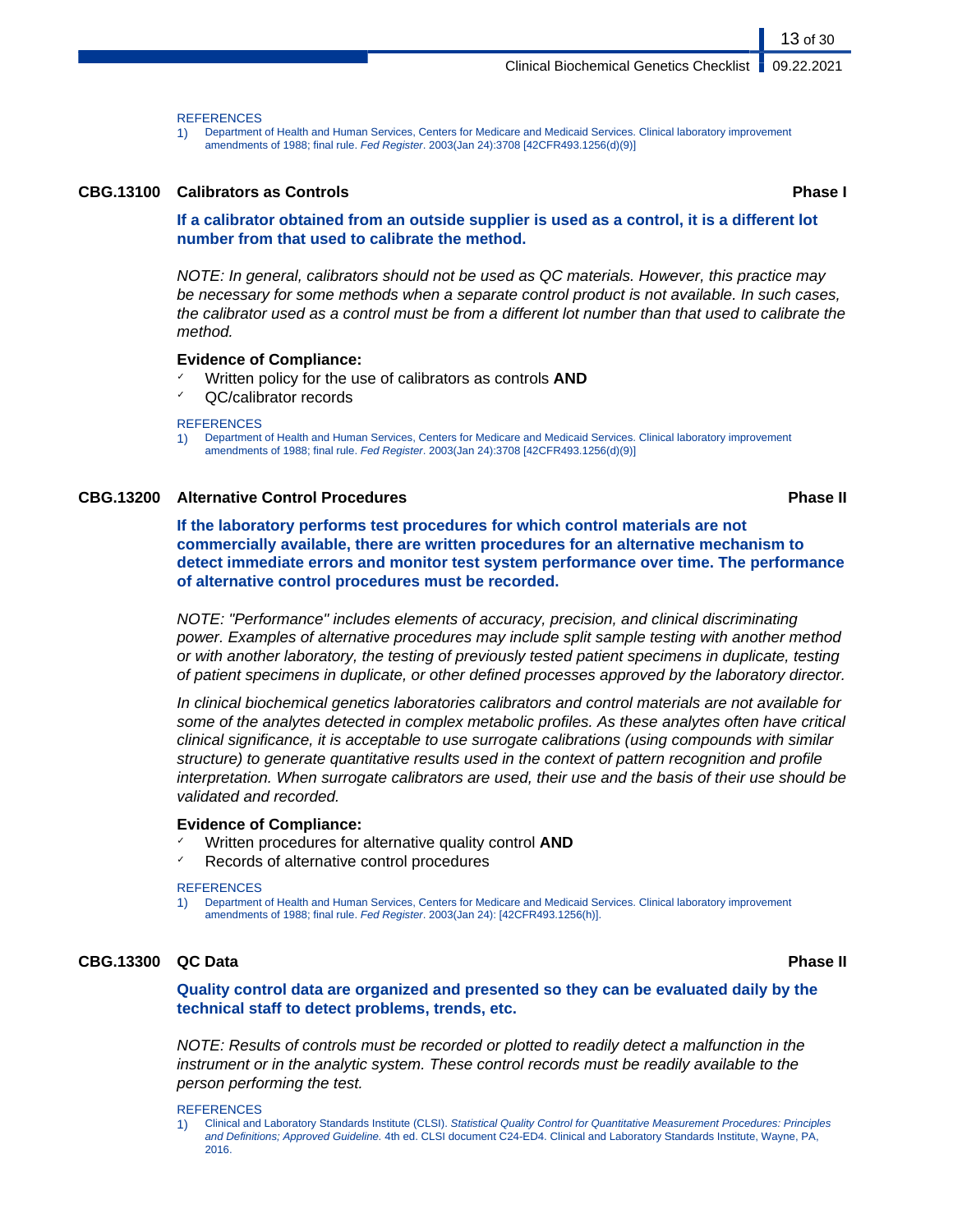## **\*\*REVISED\*\* 06/04/2020**

**CBG.13400 Numeric QC Data Phase I**

**For numeric QC data, quality control statistics (eg, SD and CV) are calculated monthly to define and monitor analytic imprecision.**

NOTE: The laboratory must evaluate the imprecision statistics (eg, SD, CV) monthly to confirm that the test system is performing within acceptable limits. For whole blood methods, where stabilized whole blood or other suitable material is not available for QC, such statistics may be generated from previous patient/client samples using the SD of duplicate pairs or other patient data based statistical procedures.

This checklist requirement does not apply to external controls run only to verify new lots/ shipments of test materials. However the laboratory should have defined acceptable limits for such controls (either from the manufacturer, or developed by the laboratory).

#### **Evidence of Compliance:**

- Written procedure for monitoring analytic imprecision including statistical analysis of data **AND**
- QC records showing monthly monitoring for imprecision

#### **REFERENCES**

- 1) Rifai N, Horvath AR, Wittwer CT, eds. Tietz Textbook of Clinical Chemistry and Molecular Diagnostics. 6th ed. St. Louis, MO: Elsevier; 2018.
- 2) Department of Health and Human Services, Centers for Medicare and Medicaid Services. Clinical laboratory improvement amendments of 1988; final rule. Fed Register. 2003(Jan 24):7146 [42CFR493.1256(d)(10)(i)]
- 3) Clinical and Laboratory Standards Institute (CLSI). Statistical Quality Control for Quantitative Measurement Procedures: Principles and Definitions; Approved Guideline. 4th ed. CLSI document C24-ED4. Clinical and Laboratory Standards Institute, Wayne, PA, 2016.
- 4) Brooks ZC, et al. Critical systematic error supports used of varied QC rules in routine chemistry. Clin Chem. 2000;46:A70

### **CBG.13500 QC Corrective Action Phase II**

#### **There are records of corrective action when control results exceed defined acceptability limits.**

NOTE: In the case of complex metabolic profiles as seen in clinical biochemical genetics laboratories, controls of analytes of clinical significance should meet the laboratory's overall criteria for acceptability.

Patient/client test results obtained in an analytically unacceptable test run or since the last acceptable test run must be re-evaluated to determine if there is a significant clinical difference in patient/client results. Re-evaluation may or may not include re-testing patient samples, depending on the circumstances.

Even if patient samples are no longer available, test results can be re-evaluated to search for evidence of an out-of-control condition that might have affected patient results. For example, evaluation could include comparison of patient means for the run in question to historical patient means, and/or review of selected patient results against previous results to see if there are consistent biases (all results higher or lower currently than previously) for the test(s) in question.

#### **REFERENCES**

1) Department of Health and Human Services, Centers for Medicare and Medicaid Services. Clinical laboratory improvement amendments of 1988; final rule. Fed Register. 2003(Oct 1):1046[42CFR493.1282(b)(2)]

#### **CBG.13600 QC Handling Phase II**

**Control specimens are tested in the same manner and by the same personnel as patient/ client samples.**

NOTE: QC specimens must be analyzed by personnel who routinely perform patient/client testing - this does not imply that each operator must perform QC daily, so long as each instrument and/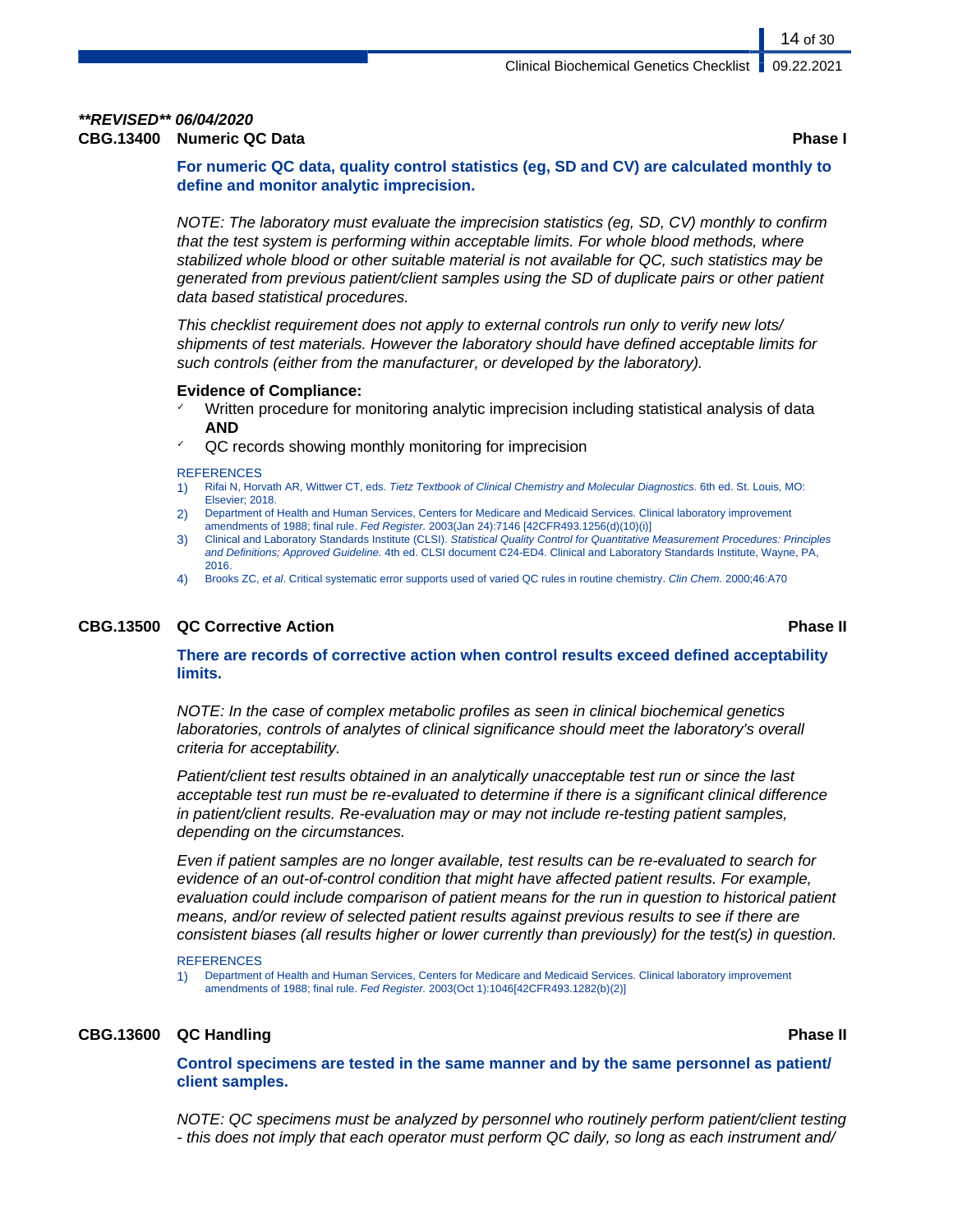or test system has QC performed at required frequencies, and all analysts participate in QC on a regular basis. To the extent possible, all steps of the testing process must be controlled.

For newborn screening testing, good laboratory practice is to punch controls and patient blood specimens with the same equipment.

#### **Evidence of Compliance:**

Records reflecting that QC is run by the same personnel performing patient testing

#### **REFERENCES**

- 1) Department of Health and Human Services, Centers for Medicare and Medicaid Services. Clinical laboratory improvement
- amendments of 1988; final rule. Fed Register. 2003(Jan 24):7166 [42CFR493.1256(d)(8)]
- 2) ibid, 2003(Jan 24):3708[42CFR493.1256(d)(7-8)

#### **CBG.13700 QC Confirmation of Acceptability Phase II**

#### **The results of controls are reviewed for acceptability before reporting results.**

NOTE: Control results must be reviewed before reporting patient/client results.

### **Evidence of Compliance:**

- Written policy that controls are reviewed and acceptable prior to reporting patient results **AND**
- Records of control result approval

#### **REFERENCES**

- 1) Department of Health and Human Services, Centers for Medicare and Medicaid Services. Clinical laboratory improvement amendments of 1988; final rule. Fed Register. 2003(Jan 24):7166 [42CFR493.1256(f)]
- 2) Department of Health and Human Services, Centers for Medicare and Medicaid Services. Clinical laboratory improvement amendments of 1988; final rule. Fed Register. 2003(Jan 24):3708 [42CFR493.1256(d)(6)]

#### **CBG.13800 Monthly QC Review Phase II**

**Quality control data are reviewed and assessed at least monthly by the laboratory director or designee.**

NOTE: The review of quality control data must be recorded and include follow-up for outliers, trends, or omissions that were not previously addressed.

The QC data for tests performed less frequently than once per month should be reviewed when the tests are performed.

#### **Evidence of Compliance:**

Records of QC review including follow-up for outliers, trends or omissions

# **METHODS, INSTRUMENT SYSTEMS, AND EQUIPMENT**

The checklist requirements in this section should be used in conjunction with the requirements in the All Common Checklist relating to instruments and equipment.

## **Inspector Instructions:**

**DISCOVER** 

| If problems are identified during the review of the methods, instrument systems, and |
|--------------------------------------------------------------------------------------|
| equipment or when asking questions, further evaluate the laboratory's responses,     |
| corrective actions and resolutions                                                   |

Select a representative assay and follow the entire process from specimen receipt to final result reporting

15 of 30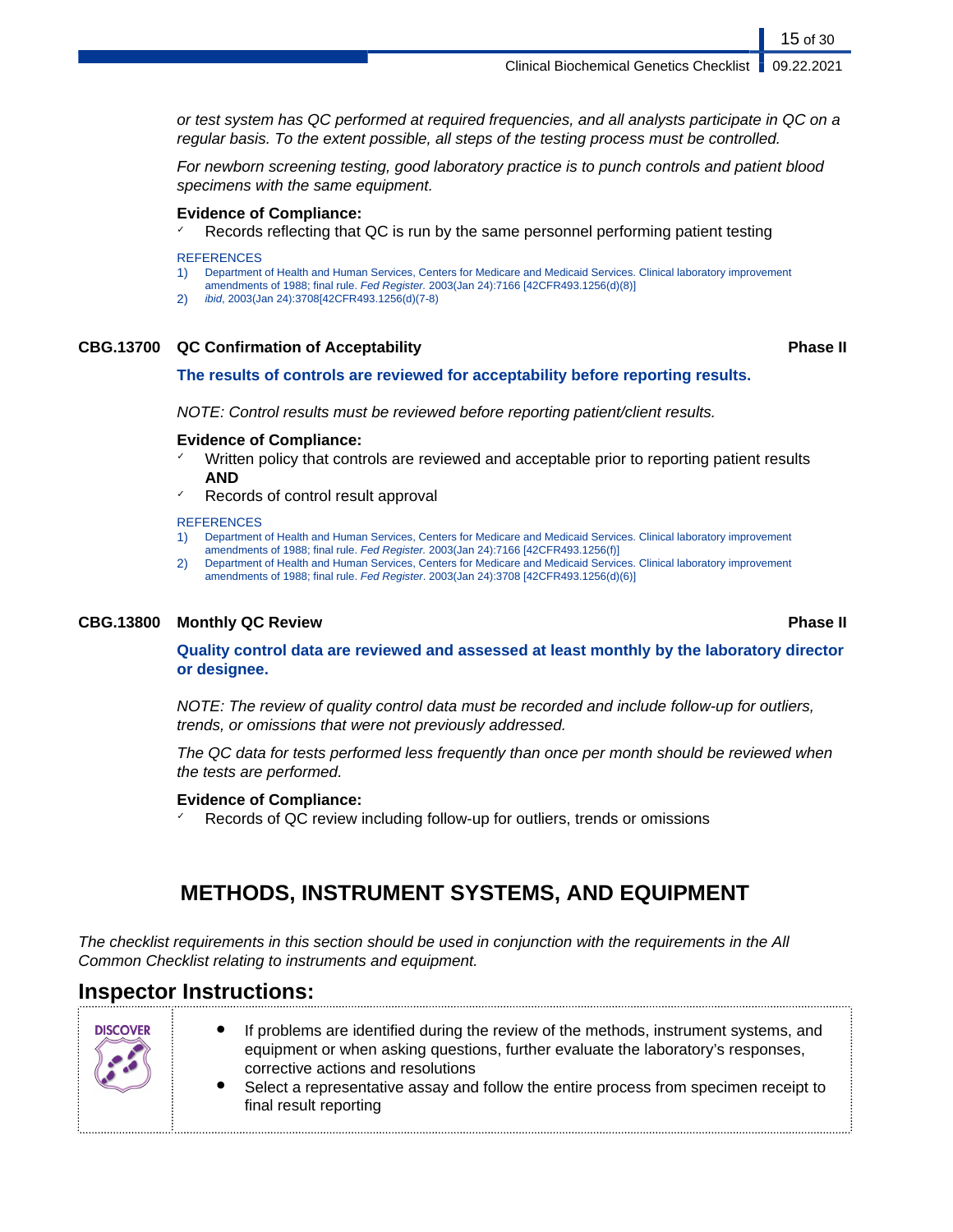# **ENZYME ASSAYS**

# **Inspector Instructions:**

- Sampling of enzyme assay policies and procedures
- Sampling of control, calibration curve records
- Sampling of patient reports for completeness

### **CBG.14100 Control for Interference Phase II**

### **Appropriate blanks are included in each run.**

NOTE: Blanks should be employed to control for interference from two sources: background activity related to the reagents and non-enzymatic conversion of substrate to product.

### **\*\*REVISED\*\* 09/22/2021**

**CBG.14200 Calibration Curve Phase II**

**Standards are used to create a calibration curve for each run unless the calibration has been validated to remain stable over a defined period of time.**

#### **Evidence of Compliance:**

- ✓ Records for calibration of each run or at the defined interval **AND**
- $\checkmark$  Records for validation of calibration stability if calibration is not performed with each run

### **CBG.14300 QC-Controls Phase II**

### **Controls are analyzed with each run.**

NOTE: Ideally at least one affected control and one normal control sample are analyzed with each run. However, samples from affected patients may not always be available, and the use of inactivated samples (ie, samples that have been heated or treated in some other way to inactivate the enzyme of interest) is an acceptable alternative.

### **CBG.14400 Reference Intervals Phase II**

**Reference intervals for normal, disease, and, if appropriate, carrier reference intervals are defined for each assay.**

NOTE: Reference intervals must be established by the laboratory based on its own analysis of samples from multiple individuals, when appropriate. For rare diseases, it may not be possible for the laboratory to establish its own disease ("affected") reference interval. In this case, it is permissible to use reference intervals from the literature or other laboratories performing the test, as long as these are based on the same analytic method.

#### **Evidence of Compliance:**

- ✓ Records of establishment of reference intervals **OR**
- Literature to support reference intervals

#### **REFERENCES**

1) Clinical and Laboratory Standards Institute (CLSI). Defining, Establishing, and Verifying Reference Intervals in the Clinical Laboratory - Approved Guideline-Third Edition. CLSI Document EP28-A3c. Clinical and Laboratory Standards Institute, Wayne, PA; 2010.

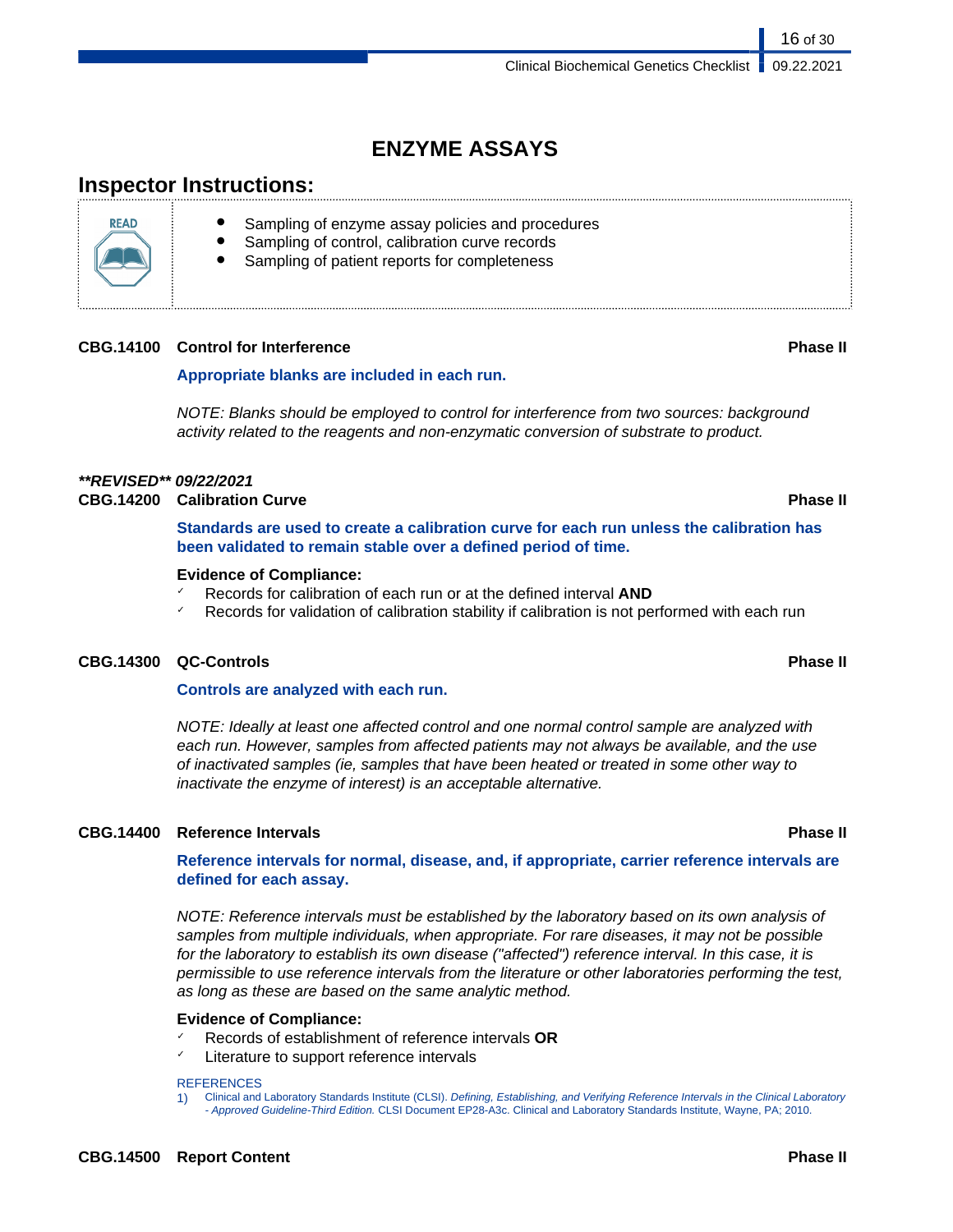**Laboratory reports include an interpretation of the result that reflects the presence or absence of the disease (or carrier state), possible limitations of the test, and, if appropriate, recommendations for additional testing.**

# **CHROMATOGRAPHY AND MASS SPECTROMETRY**

# **THIN LAYER CHROMATOGRAPHY (TLC)**

## **Inspector Instructions:**



- Sampling of TLC policies and procedures
- Sampling of control, standards/calibrator records

### **CBG.14600 Standard/Calibration Materials Phase II**

17 of 30

**Appropriate standards, calibrators, or controls (as applicable) are included with each TLC plate.**

NOTE: Appropriate standards must include compounds that test the chromatographic range of the TLC plate, and that test all phases of the staining/development system. This may consist of a standard solution, previously tested positive patient samples, or dot that contains appropriate compounds.

### **Evidence of Compliance:**

- Written policy defining appropriate use of standards/calibrators for TLC AND
- Records showing use of appropriate standards/calibrators with each plate

#### **REFERENCES**

1) Clinical and Laboratory Standards Institute. Toxicology and Drug Testing in the Clinical Laboratory; Approved Guideline. 3rd ed. CLSI Document C52-ED3. Clinical and Laboratory Standards Institute, Wayne, PA; 2017.

### **CBG.14700 Daily QC - TLC Phase II**

### **Negative and appropriate positive controls are extracted and run through the entire procedure.**

NOTE: Appropriate positive controls must include compounds that test the extraction, chromatographic range of the TLC plate, and the staining/development system. Negative and positive controls (when available) must be extracted and carried through the entire procedure with each plate or card.

### **Evidence of Compliance:**

- Written QC procedure defining QC requirements appropriate to the complexity of the test system **AND**
- QC records at defined frequency

#### **REFERENCES**

- 1) Department of Health and Human Services, Centers for Medicare and Medicaid Services. Medicare, Medicaid and CLIA programs; CLIA fee collection; correction and final rule. Fed Register. 2003(Jan 24): [42CFR493.1256(d)]
- 2) Clinical and Laboratory Standards Institute. Toxicology and Drug Testing in the Clinical Laboratory; Approved Guideline. 3rd ed. CLSI Document C52-ED3. Clinical and Laboratory Standards Institute, Wayne, PA; 2017.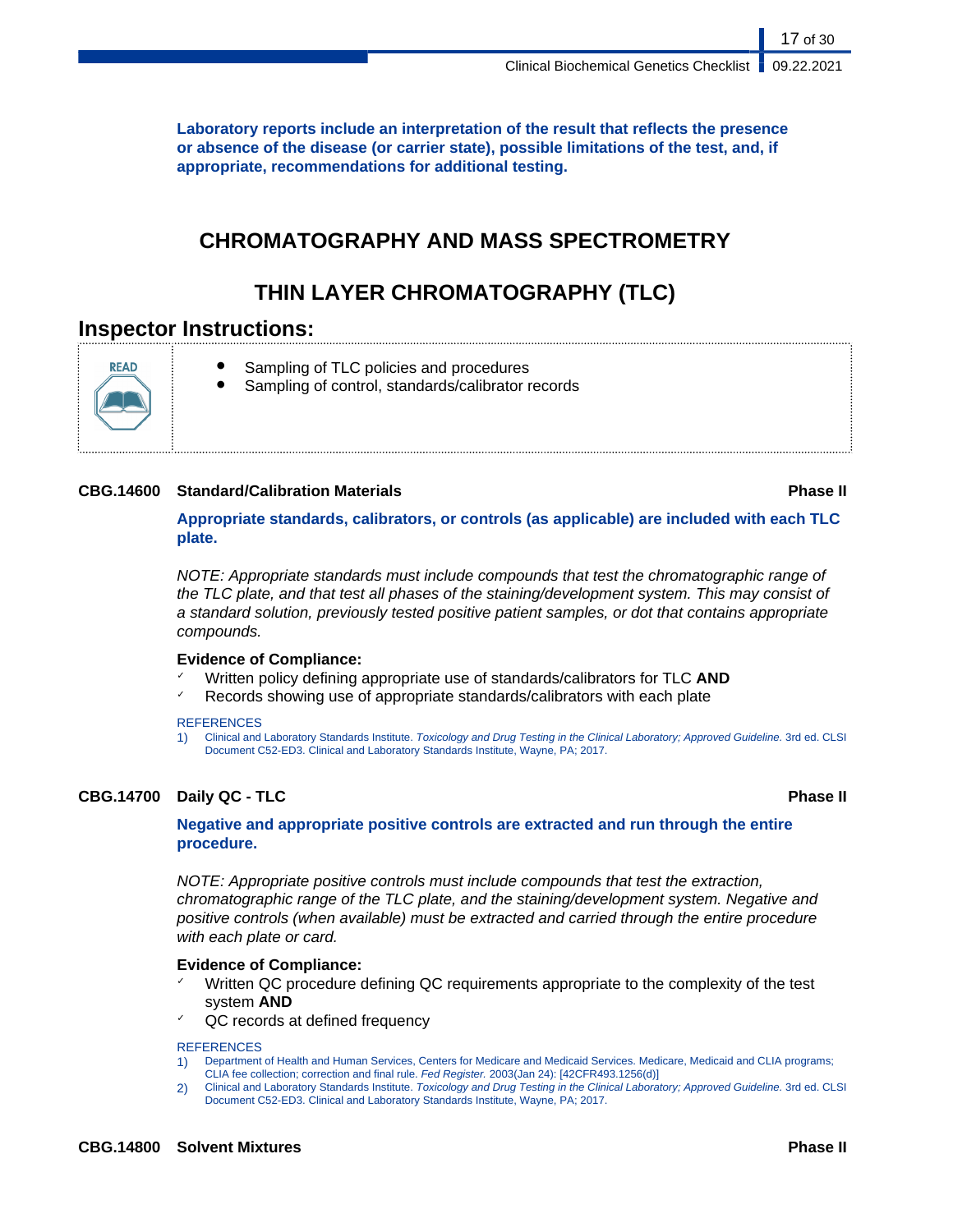### **Solvent mixtures are prepared fresh as needed.**

NOTE: If a mixture of solvents is used, certain components will evaporate with time faster than others. This leads to poor extraction or reproducibility of migration rates. If a commercial kit is used, the manufacturer's instructions should be followed.

#### **Evidence of Compliance:**

✓ Written procedure for preparation of solvent mixture

# **GAS CHROMATOGRAPHY (GC)**

## **Inspector Instructions:**

| <b>READ</b> | Sampling of GC policies and procedures<br>Sampling of control, calibration/standards records<br>Sampling of column verification records |
|-------------|-----------------------------------------------------------------------------------------------------------------------------------------|
|             | How does your laboratory evaluate potential carryover?<br>How have you determined the limit of detection and the AMR?                   |

## **\*\*REVISED\*\* 06/04/2020**

### **CBG.14900 Calibration and Calibration Verification Phase II**

18 of 30

### **Appropriate calibration or calibration verification is performed on each day of patient testing or following the manufacturer's instructions.**

NOTE: For qualitative assays, an appropriate calibrator should be run at normal and abnormal levels. For quantitative assays, a multipoint calibration may be required if the measurement has a non-linear response. For some assays, a level near the assay's limit of detection (LOD) or at critical decision point(s) is needed. For measurement systems that have a linear response verified by periodic multipoint calibration verification and AMR verification protocols, a calibration procedure that uses a single calibrator at an appropriate concentration is acceptable. Analyses based on a single point calibration must be controlled by appropriate quality control samples. In addition, inclusion of a negative control (reagent blank) is good laboratory practice.

### **Evidence of Compliance:**

- ✓ Written procedure for calibration/calibration verification **AND**
- ✓ Records of calibration/calibration verification

#### **REFERENCES**

- 1) Department of Health and Human Services, Centers for Medicare and Medicaid Services. Clinical laboratory improvement amendments of 1988; final rule. Fed Register. 2003(Jan 24): [42CFR493.1255]
- 2) Clinical and Laboratory Standards Institute. Gas Chromatography/Mass Spectrometry Confirmation of Drugs; Approved Guideline. 2<sup>nd</sup> ed. CLSI Document C43-A2. Clinical and Laboratory Standards Institute, Wayne, PA; 2010.

**\*\*REVISED\*\* 06/04/2020 CBG.15000 Quality Control - GC Phase II**

**Appropriate controls are extracted and run through the entire procedure on each day of patient testing.**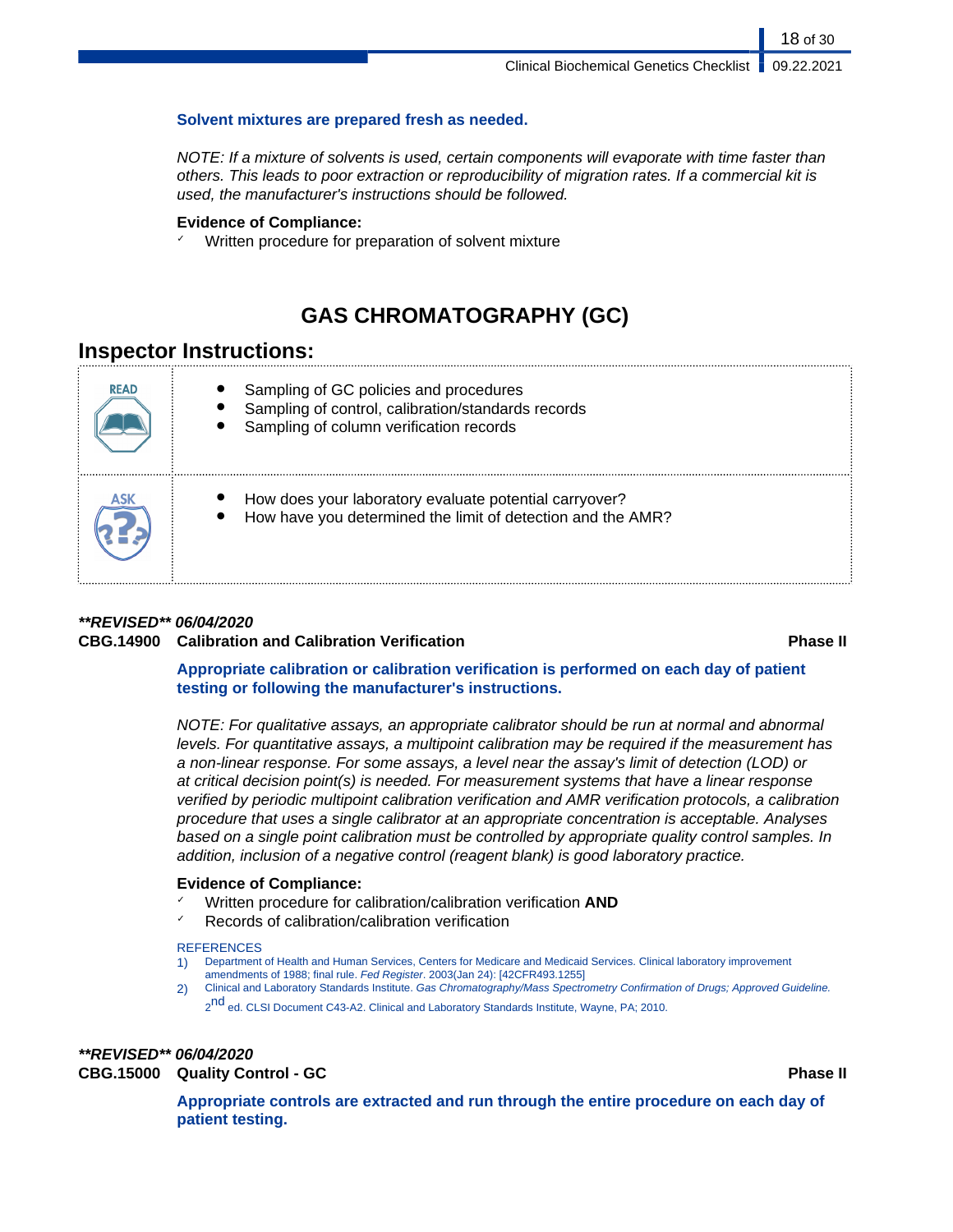NOTE: Controls used in GC procedures must evaluate as much of the complete testing process as is technically feasible. The control process includes any pre-treatment, pre-purification or extraction steps, unless non-pretreated control material is inappropriate. For qualitative assays, the negative and positive controls should be at concentrations that meaningfully confirm performance below and above the decision threshold for the analyte. For quantitative assays, appropriate controls must include at least one normal sample, and at least one sample reflecting a disease range. For some assays, an additional control concentration may be useful to confirm performance near the assay's LOD\*, LOQ\*\* or cut-off, if appropriate, or at a concentration consistent with highly abnormal levels that test the AMR.

\*LOD - limit of detection

\*\*LOQ - limit of quantitation

#### **Evidence of Compliance:**

- ✓ Written procedure defining QC requirements for each test system **AND**
- $\sqrt{Q}$  records at defined frequency

#### **REFERENCES**

- 1) Department of Health and Human Services, Centers for Medicare and Medicaid Services. Medicare, Medicaid and CLIA programs; CLIA fee collection; correction and final rule. Fed Register. 2003(Jan 24):5232 [42CFR493.1256(d)(3)(ii)]
- 2) Clinical and Laboratory Standards Institute. Gas Chromatography/Mass Spectrometry Confirmation of Drugs; Approved Guideline.
	- 2<sup>nd</sup> ed. CLSI Document C43-A2. Clinical and Laboratory Standards Institute, Wayne, PA; 2010.

#### **CBG.15100 Sample Run Order Phase II**

#### **A record of sample run order is maintained for review.**

NOTE: Run list must include blanks, standards, controls and patients included in each run and be stored with the results of each batch run.

#### **CBG.15200 Chromatographic Characteristics/Column Performance Phase II**

**Chromatographic characteristics and column performance are reviewed and approved for each run before results are released.**

NOTE: Checks should record testing variables such as flow rate of carrier gas and amount of sample injected and indications of error, including split peaks, doublets, and tailing.

#### **CBG.15300 Carryover Detection Phase II**

#### **There is a procedure for detection and evaluation of potential carryover.**

NOTE: No matter what type of injection is used, the procedure must address criteria for the evaluation of potential carryover from a preceding elevated (high concentration) sample to the following sample in each analytical batch analysis.

#### **Evidence of Compliance:**

Records of reassessment of samples with potential carryover

#### REFERENCES

- 1) Clinical and Laboratory Standards Institute. Gas Chromatography/Mass Spectrometry Confirmation of Drugs; Approved Guideline. 2<sup>nd</sup> ed. CLSI Document C43-A2. Clinical and Laboratory Standards Institute, Wayne, PA; 2010.
- 2) Society of Forensic Toxicologists/American Academy of Forensic Sciences. Forensic Toxicology Laboratory Guidelines. 2002; 8.2.8:13
- 3) Clinical and Laboratory Standards Institute. Preliminary Evaluation of Quantitative Clinical Laboratory Methods; Approved Guideline. 3<sup>rd</sup> ed. CLSI Document EP10-A3-AMD. Clinical and Laboratory Standards Institute, Wayne, PA; 2014.

#### **CBG.15400 Column Verification Phase II**

**New columns are verified for performance before use.**

19 of 30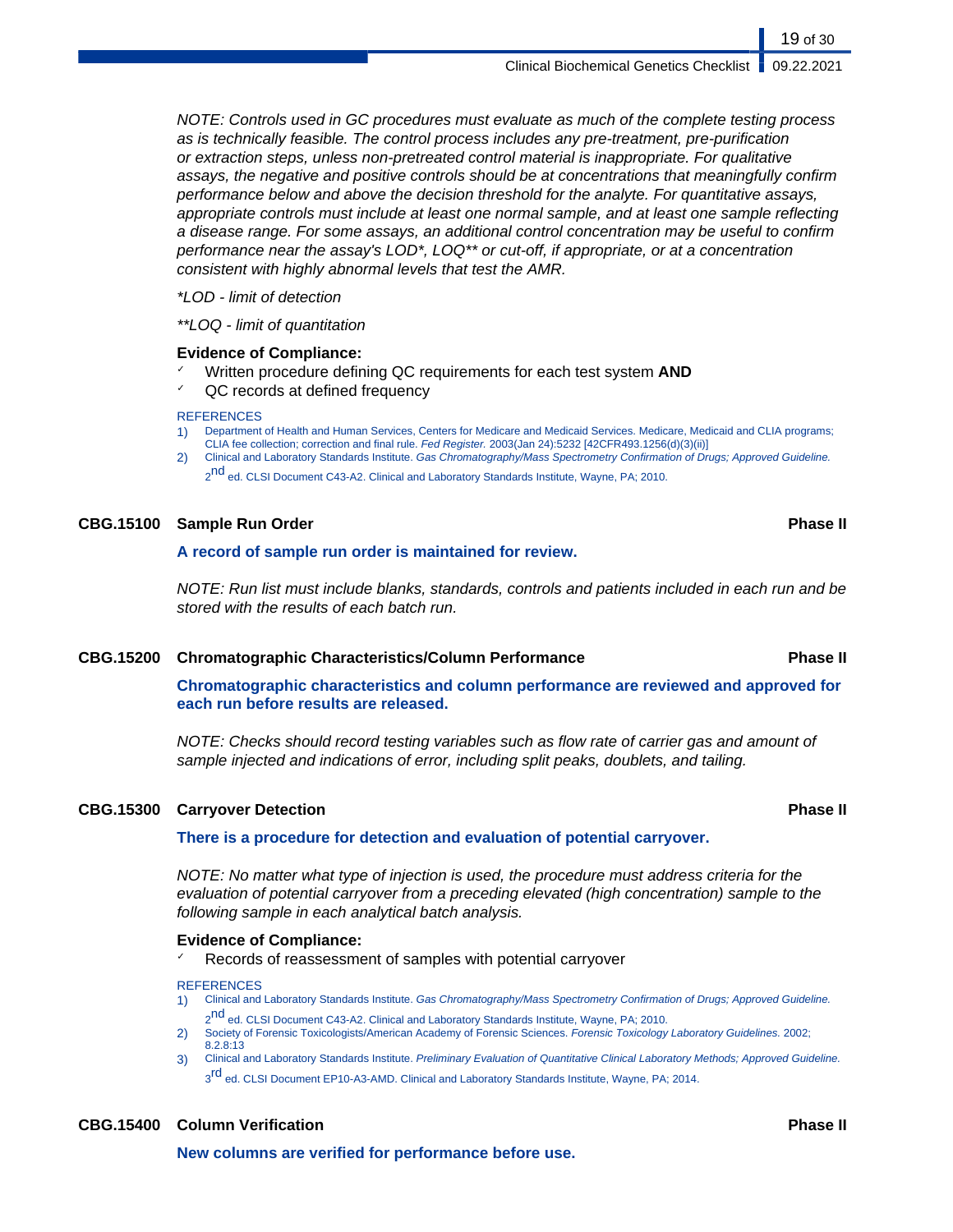**Evidence of Compliance:** ✓ Written procedure for column verification **AND** Records of column verification **CBG.15500 Instrument Operation Phase II There are written procedures for operation and calibration of GC equipment. CBG.15700 Gas Leakage Phase I A written procedure specifies the checking of gas lines and connections for leaks every time tubing or a connection has been manipulated. Evidence of Compliance:**  $\checkmark$  Records of gas line checks **CBG.15800 Reagent Grade Phase II Reagents, solvents and gases are of appropriate grade. Evidence of Compliance:** ✓ Written procedure detailing appropriate grade for materials used **CBG.15900 Limit of Detection/AMR Phase II**

> **There are records that the limit of detection (sensitivity) and the AMR for quantitative methods have been determined for each procedure.**

#### **REFERENCES**

1) Clinical and Laboratory Standards Institute. Gas Chromatography/Mass Spectrometry Confirmation of Drugs; Approved Guideline. 2<sup>nd</sup> ed. CLSI Document C43-A2. Clinical and Laboratory Standards Institute, Wayne, PA; 2010.

# **HIGH PERFORMANCE LIQUID CHROMATOGRAPHY (HPLC)**

## **Inspector Instructions:**

| <b>READ</b> | Sampling of HPLC policies and procedures<br>Sampling of control, calibration/standards records<br>Sampling of column verification records |
|-------------|-------------------------------------------------------------------------------------------------------------------------------------------|
|             | How does your laboratory evaluate potential carryover?<br>How have you determined the limit of detection and the AMR?                     |

### **CBG.16000 Calibration and Calibration Verification Phase II**

**Appropriate calibration or calibration verification is performed on each day of patient testing or following the manufacturer's instructions.**

NOTE: For qualitative assays, an appropriate calibrator should be run at normal and abnormal levels. For quantitative assays, a multipoint calibration may be required if the measurement has a non-linear response. For some assays, a level near the assay's limit of detection (LOD) or at critical decision point(s) is needed. For measurement systems that have a linear response

Clinical Biochemical Genetics Checklist 09.22.2021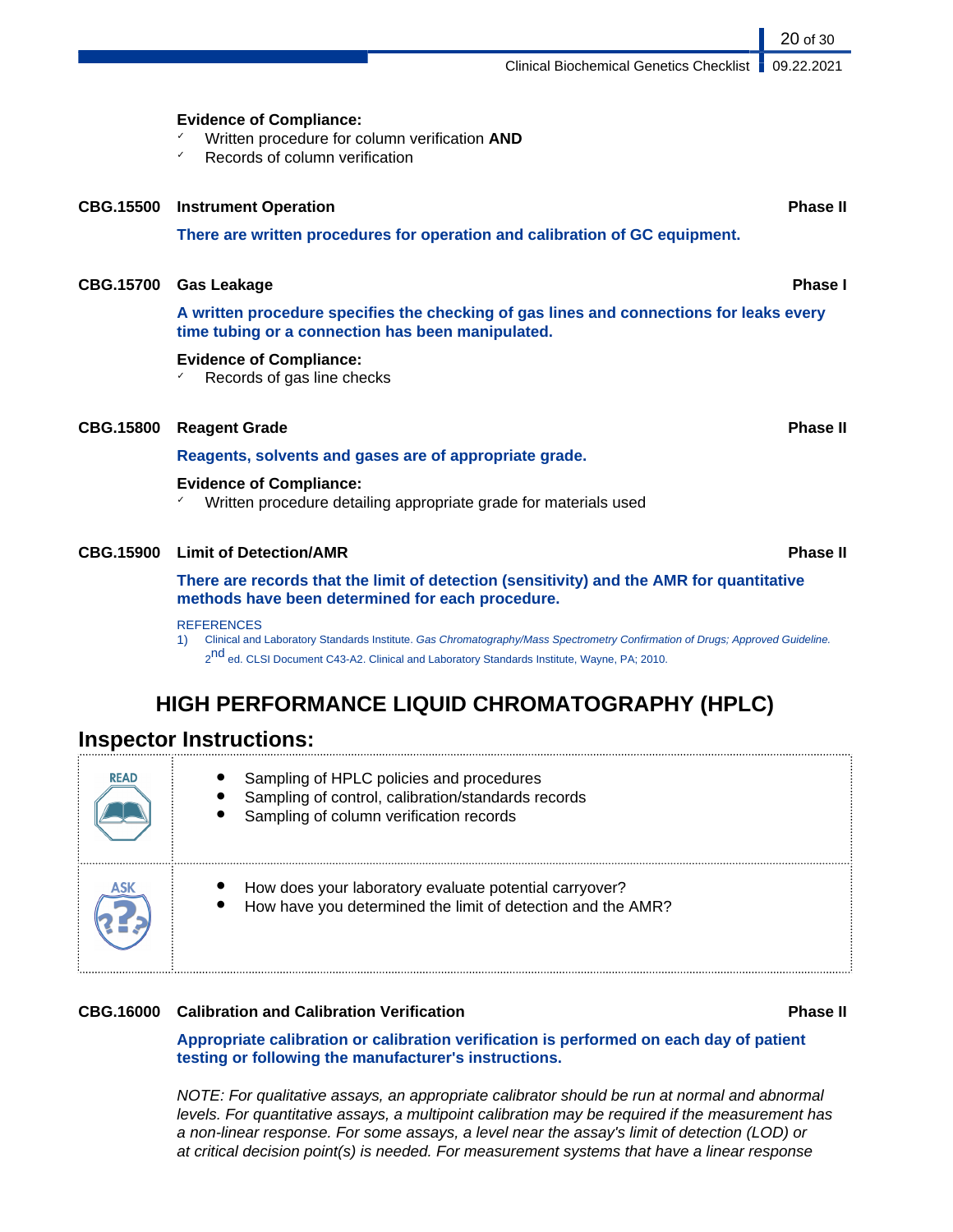verified by periodic multipoint calibration verification and AMR verification protocols, a calibration procedure that uses a single calibrator at an appropriate concentration is acceptable. Analyses based on a single point calibration must be controlled by appropriate quality control samples.

Quality control materials in the appropriate concentration range may be used for calibration verification, providing that the linear response is verified by periodic multipoint calibration verification and AMR verification.

In addition, inclusion of a negative control (reagent blank) is good laboratory practice.

#### **Evidence of Compliance:**

- ✓ Written procedure for calibration/calibration verification **AND**
- Records of calibration/calibration verification

#### **REFERENCES**

1) Department of Health and Human Services, Centers for Medicare and Medicaid Services. Clinical laboratory improvement amendments of 1988; final rule. Fed Register. 2003(Jan 24): [42CFR493.1255]

#### **CBG.16100 Quality Control - HPLC Phase II**

21 of 30

#### **Appropriate controls are extracted and run through the entire procedure.**

NOTE: Controls used in HPLC procedures must evaluate as much of the complete testing process as is technically feasible. The control process includes any pre-treatment, prepurification or extraction steps, unless non-pretreated control material is appropriate. For qualitative assays, the negative and positive controls should be at concentrations that meaningfully confirm performance below and above the decision threshold for the analyte. For quantitative assays, appropriate controls must include at least one normal sample, and at least one sample reflecting a disease range. For some assays, an additional control concentration may be useful to confirm performance near the assay's LOD\*, LOQ\*\* or cut-off, if appropriate, or at a concentration consistent with highly abnormal levels that test the AMR.

#### \*LOD - limit of detection

\*\*LOQ - limit of quantitation

#### **Evidence of Compliance:**

- ✓ Written procedure defining QC requirements for test systems used **AND**
- ✓ QC records at defined frequency

#### **REFERENCES**

1) Department of Health and Human Services, Centers for Medicare and Medicaid Services. Medicare, Medicaid and CLIA programs; CLIA fee collection; correction and final rule. Fed Register. 2003(Jan 24):5232 [42CFR493.1256]

#### **CBG.16200 Sample Run Order Phase II**

### **A record of sample run order is maintained for review.**

NOTE: Run list must include blanks, standards, controls and patients included in each run and be stored with the results of each batch run.

#### **CBG.16300 Chromatographic Characteristics/Column Performance Phase II**

**Chromatographic characteristics and column performance are reviewed and approved for each run before results are released.**

#### **CBG.16400 Column Verification Phase II**

**New columns are verified for performance before use.**

#### **Evidence of Compliance:**

✓ Written procedure for column verification **AND**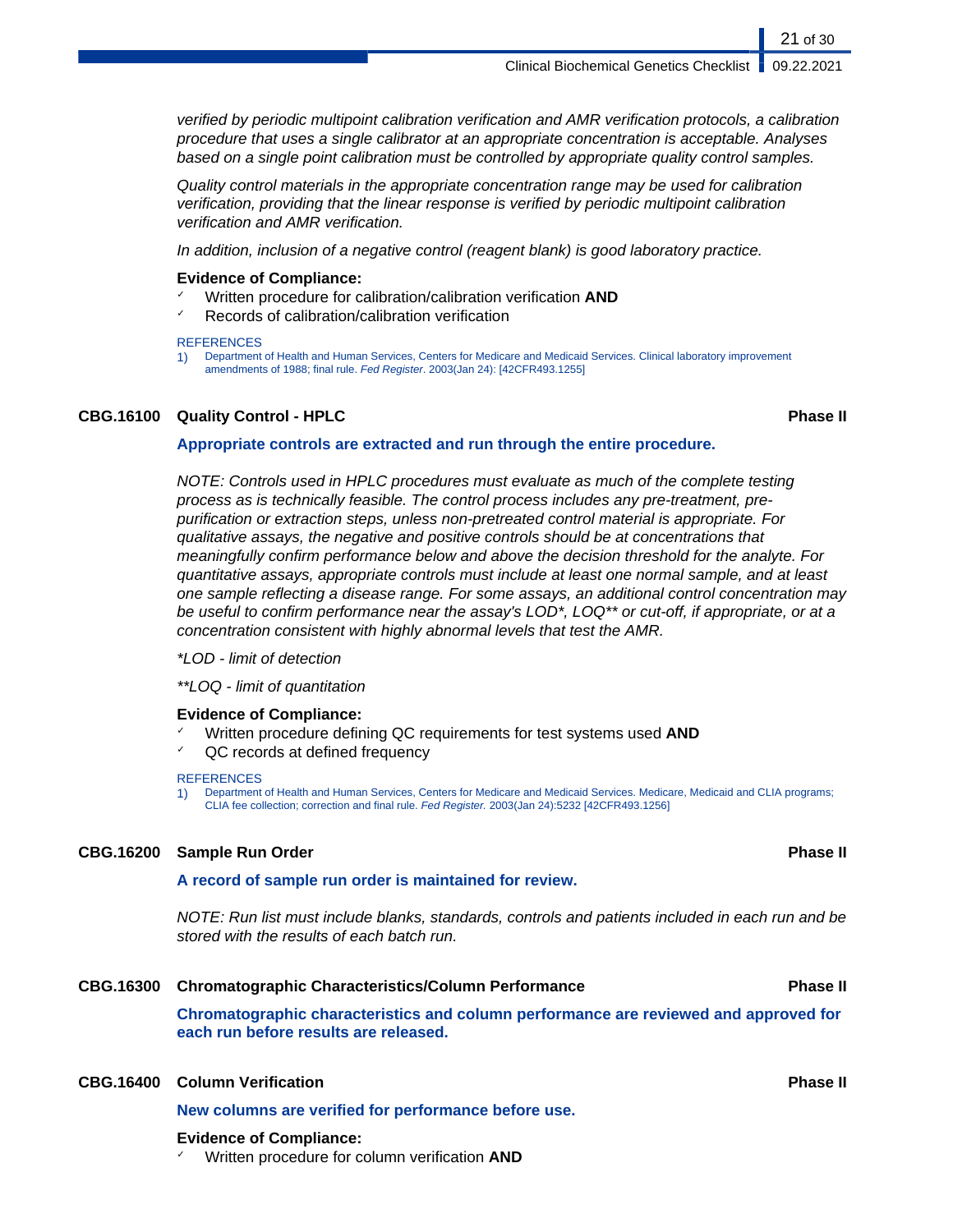Clinical Biochemical Genetics Checklist 09.22.2021

22 of 30

Records of column verification

| <b>CBG.16500</b> | <b>Reagent Grade</b>                                                                               | <b>Phase II</b> |
|------------------|----------------------------------------------------------------------------------------------------|-----------------|
|                  | Reagents and solvents are of appropriate grade.                                                    |                 |
|                  | <b>Evidence of Compliance:</b><br>Written procedure detailing appropriate grade for materials used |                 |
| <b>CBG.16600</b> | <b>Instrument Operation</b>                                                                        | <b>Phase II</b> |
|                  | There are written procedures for operation and calibration of HPLC equipment.                      |                 |
| <b>CBG.16700</b> | <b>Carryover Detection</b>                                                                         | <b>Phase II</b> |
|                  | There is a procedure for the detection and evaluation of potential carryover.                      |                 |

NOTE: No matter what type of injection is used, the procedure must address criteria for the evaluation of potential carryover from a preceding elevated (high concentration) sample to the following sample in each analytical batch analysis.

#### **Evidence of Compliance:**

✓ Records for reassessment of samples with potential carryover

#### **REFERENCES**

- 1) Clinical and Laboratory Standards Institute. Gas Chromatography/Mass Spectrometry Confirmation of Drugs; Approved Guideline. 2<sup>nd</sup> ed. CLSI Document C43-A2. Clinical and Laboratory Standards Institute, Wayne, PA; 2010.
- 2) Society of Forensic Toxicologists/American Academy of Forensic Sciences. Forensic Toxicology Laboratory Guidelines. 2002; 8.2.8:13

### **CBG.16900 Limit of Detection/AMR Phase II**

**There are records that the limit of detection (sensitivity) and the AMR for quantitative**

**methods have been determined for each procedure.**

# **MASS SPECTROMETRY (MS)**

## **Inspector Instructions:**

| <b>READ</b> | Sampling of MS policies and procedures<br>Identification criteria compliance<br>$\bullet$ |
|-------------|-------------------------------------------------------------------------------------------|
|             | How does your laboratory identify possible ion-suppression?                               |

### **CBG.17000 Instrument Operation Phase II**

**There are written procedures for operation and calibration of the mass spectrometer.**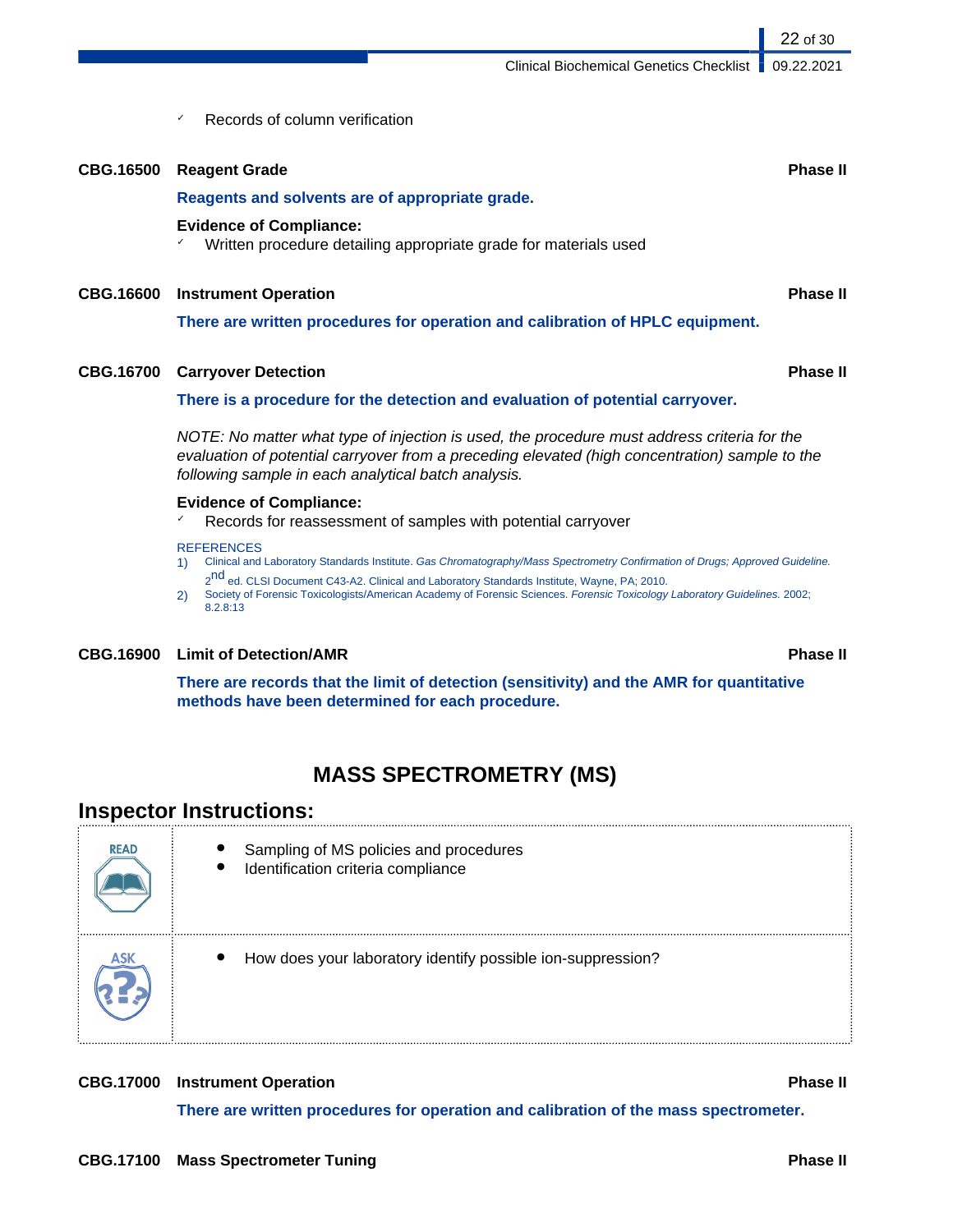**Single stage mass spectrometers are tuned each day of patient/client testing, or according to manufacturer's recommendations, and tune records are retained.**

NOTE: Acceptable tolerance limits for tune parameters must be defined, and tune records retained.

#### **CBG.17200 Tandem Mass Spectrometer - QC Phase II**

**Tandem mass spectrometers are tuned according to manufacturer's recommendations and tuning records are retained.**

NOTE: Tandem mass spectrometers require tuning at the time of maintenance that requires shutdown of the vacuum system.

#### **CBG.17300 Identification Criteria Phase II**

23 of 30

**The identification criteria for single stage mass spectrometry (ie, GC/MS, LC/MS) are in compliance with recommendations.**

NOTE: One acceptable criterion for compound identification by GC/MS using ion ratios is that the unknown result must have ion ratios within a predefined tolerance limit. This limit should be supported by either literature references or through experimental means. Such ion ratio tolerance limits may differ based on the technique applied (eg, GC/MS versus LC/MS) as well as the analyte(s) being determined (eg, compounds with mainly ions of low abundance); thus, a defined limit to cover all methods and analytes cannot be given.

Identification using ion ratios typically requires the use of at least two ion ratios. However, one ion ratio of two characteristic ions may be acceptable if there are only a few characteristic ratios AND if there are other identifying characteristics, eg, retention time. The internal standard's identification should be monitored with at least one ion ratio. An acceptable criterion for compound identification using total spectra is that the unknown result must have a "spectral match" quality or fit that is within the defined limits that the laboratory has set and validated. Ion ratios determined from total spectra analysis are an acceptable identification method, and should fulfill the same criteria as given above for ion ratio identification.

Laboratories using mass spectrometric methods for quantitative purposes based on total ion current measurements (without ion ratios) should have ancillary information and assay characteristics that validate this process, eg, known compound of interest, retention times, potential interferences by endogenous compounds or other drugs/metabolites, etc.

#### **Evidence of Compliance:**

QC and test records

#### **REFERENCES**

1) Clinical and Laboratory Standards Institute. Liquid Chromatography-Mass Spectrometry Methods; Approved Guideline. CLSI document C62-A. Clinical and Laboratory Standards Institute, Wayne, PA; 2014.

#### **CBG.17400 Identification Criteria Phase II**

**The identification criteria for tandem mass spectrometry (MS/MS) are validated and recorded.**

NOTE: In tandem mass spectrometry using multiple reaction monitoring (MRM) there is at least one transition monitored for the internal standard and another for the analyte.

#### **Evidence of Compliance:**

QC and test records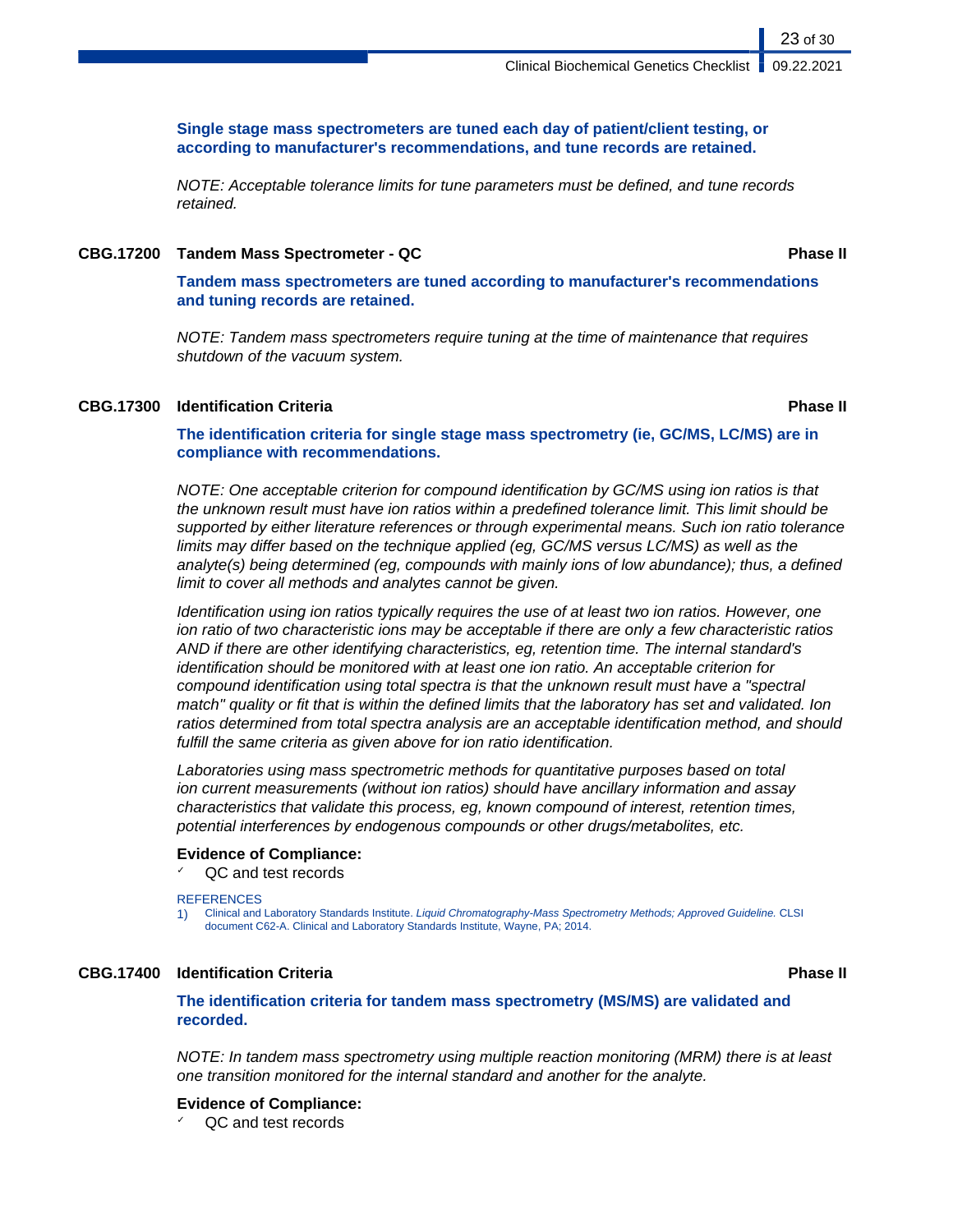#### **CBG.17500 Ion-Suppression-Matrix Blank Phase II**

**To detect ion suppression during LC/MS and MS/MS test development and validation, there is a record of monitoring the total ion current intensity during analysis of an extracted matrix blank.**

NOTE: Signal suppression is a common pitfall of methods based on rapid chromatographic separation. The achievement of a stable baseline signal at the end of signal acquisition should also be recorded.

#### **REFERENCES**

1) Clinical and Laboratory Standards Institute. Mass Spectrometry in the Clinical Laboratory: General Principles and Guidance;

- Approved Guideline. CLSI Document C50-A. Clinical and Laboratory Standards Institute, Wayne, PA; 2007.
- 2) Clinical and Laboratory Standards Institute. Liquid Chromatography-Mass Spectrometry Methods; Approved Guideline. CLSI document C62-A. Clinical and Laboratory Standards Institute, Wayne, PA; 2014.

#### **CBG.17600 Ion Suppression-Patient Sample Phase II**

**To recognize the occurrence of ion suppression during the LC/MS and MS/MS analysis of patient samples, there is a record of an acceptable range of signal intensity of the ion transition(s) selected to monitor each internal standard added to patient samples.**

NOTE: Routine monitoring of the signal intensity of internal standard(s) is an effective way to recognize signal suppression in a single patient sample, due to unexpected interfering components of the matrix.

# **COLORIMETERS, SPECTROPHOTOMETERS, AND FLUORIMETERS**

## **Inspector Instructions:**

| <b>READ</b> | Sampling of colorimeter/spectrophotometer policies and procedures |
|-------------|-------------------------------------------------------------------|
|             | How does your laboratory verify calibration curves?               |

### **CBG.17700 Absorbance/Linearity Phase II**

**Absorbance and/or fluorescence linearity is checked and recorded at least annually or as often as specified by the manufacturer, with filters or standard solutions.**

#### **Evidence of Compliance:**

Records of absorbance and linearity checks at required frequency

### **\*\*REVISED\*\* 06/04/2020**

### **CBG.17800 Spectrophotometer Checks Phase II**

**Spectrophotometer (including ELISA plate readers) wavelength calibration, absorbance, and linearity are checked at least annually or as often as specified by the manufacturer, with appropriate solutions, filters or emission line source lamps, and the results recorded.**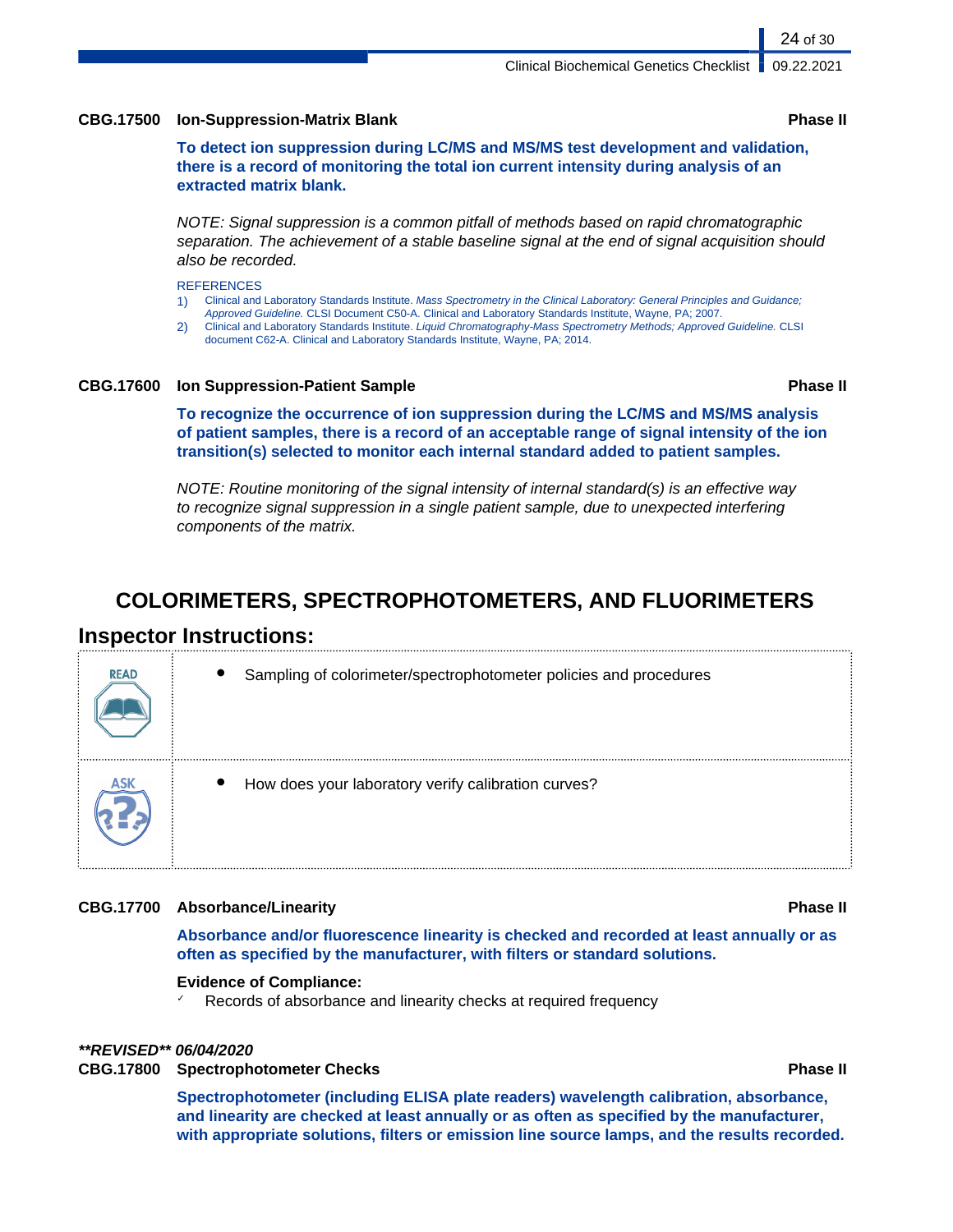#### Clinical Biochemical Genetics Checklist 09.22.2021

NOTE: Some spectrophotometer designs, eg, diode array, have no moving parts that can alter wavelength accuracy and do not require routine verification. The manufacturer's instructions must be followed.

#### **Evidence of Compliance:**

✓ Records of spectrophotometer checks at required frequency

#### **CBG.17900 Stray Light Phase II**

**Stray light is checked at least annually with extinction filters or appropriate solutions, if required by the instrument manufacturer.**

#### **Evidence of Compliance:**

 $\checkmark$  Records of stray light checks, as applicable

### **CBG.18000 Calibration Curves Phase II**

**For procedures using calibration curves, all the curves are rerun at defined intervals and/ or verified after servicing or recalibration of instruments.**

NOTE: Calibration curves must be run following manufacturer's instructions, at minimum, and as defined in laboratory procedure.

#### **Evidence of Compliance:**

Records of calibration curve rerun and/or verification at defined frequency

#### **REFERENCES**

1) Department of Health and Human Services, Centers for Medicare and Medicaid Services. Clinical laboratory improvement amendments of 1988; final rule. Fed Register. 2003(Jan 24): [42CFR493.1255]

# **ELECTROPHORESIS**

## **Inspector Instructions:**

| <b>READ</b>    | Sampling of electrophoresis policies and procedures<br>Sampling of electrophoresis QC logs |  |
|----------------|--------------------------------------------------------------------------------------------|--|
| <b>OBSERVE</b> | Electrophoretic patterns (appropriate separations)                                         |  |

#### **CBG.18025 Daily QC - Electrophoresis Phase II**

**Suitable control samples are run and reviewed with each batch of patient samples for all electrophoresis procedures for which controls are available.**

#### **Evidence of Compliance:**

Records of electrophoresis QC

## **CBG.18050 Electrophoresis Separations Phase II Electrophoretic separations are satisfactory.**

25 of 30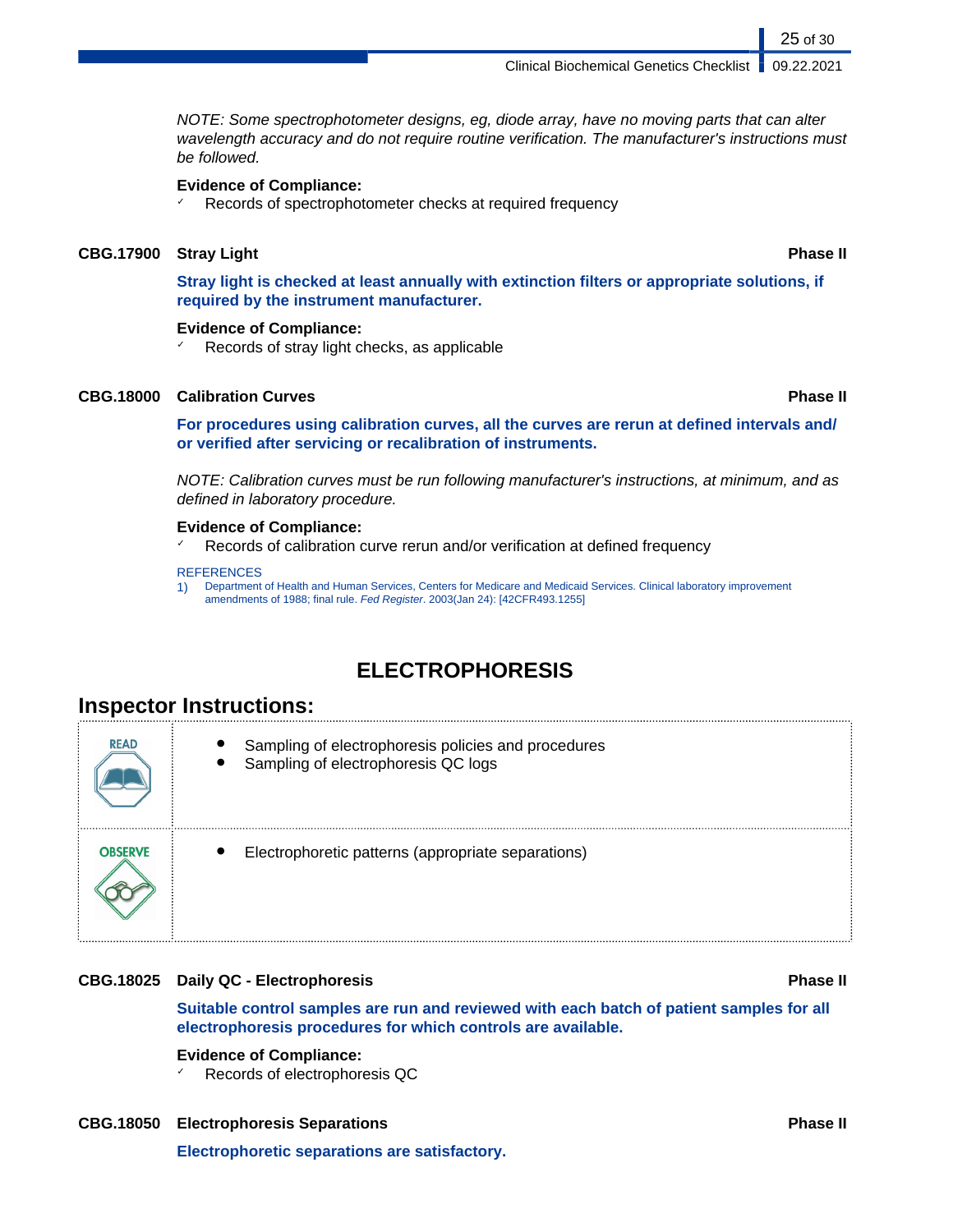#### **CBG.18075 Acceptable Limits - Controls Phase II**

**Acceptable limits are set for controls of procedures where the electrophoretic bands are quantified.**

#### **Evidence of Compliance:**

 $\checkmark$  Records of defined acceptable limits for control range verification of each lot

## **RADIOIMMUNOASSAYS**

Refer to the Laboratory General Checklist for requirements for use and storage of radioactive materials.

### **Inspector Instructions:**

**READ** 

- Sampling of radioimmunoassay policies and procedures
	- Sampling of calibration records
	- Sampling of background radioactivity records

#### **CBG.18080 Gamma Counter Calibration Phase II**

**Gamma counters and/or scintillation counters are calibrated, with the results recorded and compared to previous values each day of use.**

#### **Evidence of Compliance:**

- ✓ Written procedure for calibration **AND**
- Records of calibration

#### **CBG.18085 Background Radioactivity Phase II**

**The background radioactivity is determined each day of use, including the background in each well of a multi-well counter, with defined upper limits of acceptability.**

#### **Evidence of Compliance:**

Records of background radioactivity determinations at defined frequency

### **CBG.18090 Counting Times Phase II**

**Counting times for quantitative procedures are sufficiently long for statistical accuracy and precision.**

#### **Evidence of Compliance:**

✓ Written procedure defining counting times for each quantitative assay

# **NEWBORN SCREENING SPECIMEN COLLECTION, HANDLING AND TESTING**

This section applies to laboratories that perform testing on newborns from whole blood heel stick samples collected on filter paper collection devices for the routine screening of congenital disorders. Additional specimen collection requirements for newborn screening specimens are found in the Laboratory General Checklist.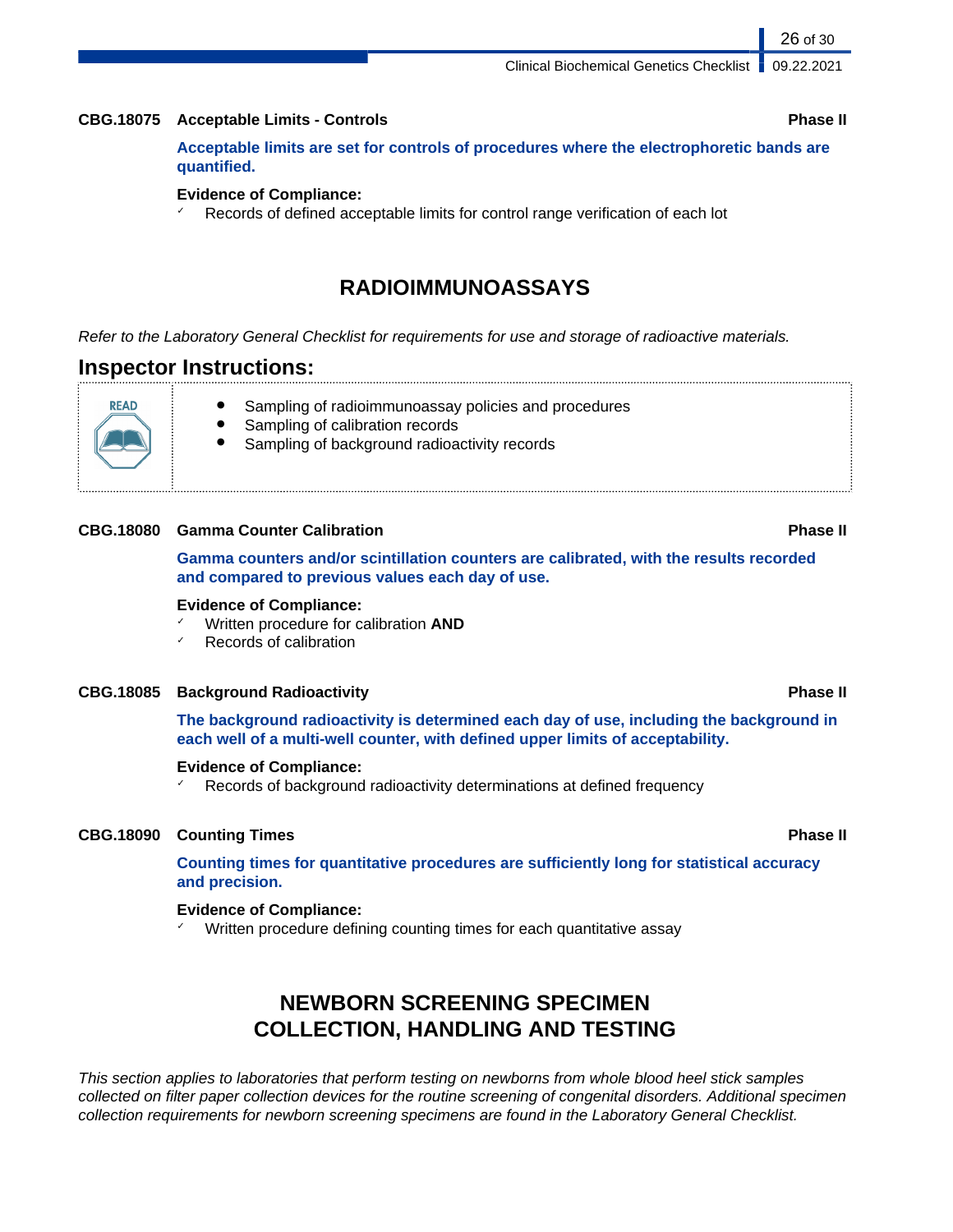| <b>READ</b> | Specimen collection instructions, including handling, transport, and submission<br>Sampling of procedures for follow up of positive or invalid results<br>Records for the monitoring of the quality of specimens, completeness of collection<br>$\bullet$<br>records, and transportation time<br>Sampling of patient records<br>$\bullet$ |
|-------------|-------------------------------------------------------------------------------------------------------------------------------------------------------------------------------------------------------------------------------------------------------------------------------------------------------------------------------------------|
|             | How is follow-up tracked for patients requiring additional testing?                                                                                                                                                                                                                                                                       |

# **Inspector Instructions:**

#### **CBG.20110 Specimen Collection Instructions Phase II**

**Instructions for the proper collection, handling, transport, and submission of newborn screening specimens are provided to locations submitting specimens for analysis.**

NOTE: It is acceptable for this information to be electronically available to users rather than in paper format. Instructions must describe the proper application and drying of blood spots and submission of patient information needed for interpretation of the data. The collection instructions must be in compliance with the current edition of the CLSI Standard NBS01, Blood Collection on Filter Paper for Newborn Screening Programs, and state or local regulations for collection of specimens.

#### **REFERENCES**

1) Clinical and Laboratory Standards Institute. Blood Collection on Filter Paper for Newborn Screening Programs. 7th ed. CLSI standard NBS01. Clinical and Laboratory Standards Institute. Wayne, PA; 2021.

### **CBG.20120 Specimen Quality Monitoring Phase II**

**There is a written procedure for the monitoring of specimen quality, completeness of patient records, and transportation time for specimens submitted for newborn screening.**

NOTE: The patient records submitted with newborn screening specimens must include information for patient identification and proper interpretation of the data including all required elements defined in the most recent edition of CLSI Standard NBS01. If problems with specimen quality or missing collection information are identified, the laboratory must record appropriate corrective actions that lead to continuous quality improvement.

Specimens should be transported after they are dry and no later than 24 hours after collection or following the instructions provided by the designated newborn screening laboratory. Delays in specimen transportation from the collection facility to the testing laboratory may compromise the integrity of the specimen and results. Ultimately, the delay could critically impact the newborn.

### **Evidence of Compliance:**

- Records of monitoring for poor quality specimens, incomplete collection information submitted, and specimen transport problems **AND**
- Records of communications with clients that submit specimens with quality issues

### **CBG.20130 Consent Procedure Phase II**

**In cases where an indication of consent is required on the newborn screening collection device, either for collection or for later use (research), there is a procedure for review and action to ensure appropriate use of the specimen.**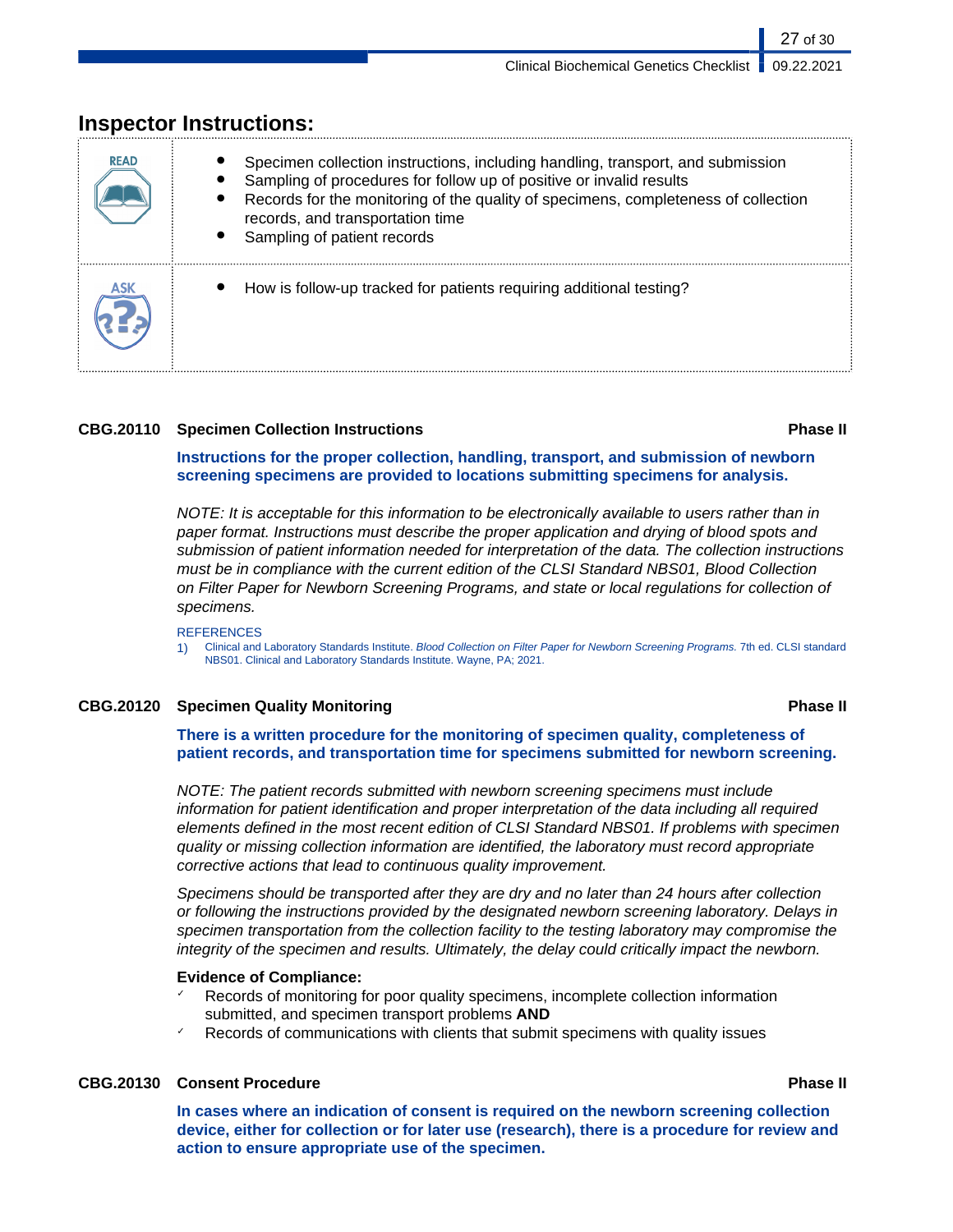NOTE: Records must demonstrate that this procedure is followed.

#### **CBG.20140 Out-of-Range/Invalid Results Phase II**

**There is a procedure for reporting positive (out of range) or invalid results to the submitting location and other appropriate entities to allow for patient follow-up within a timeframe appropriate to ensure maximum health benefit.**

NOTE: Positive results include those results that are outside of the expected range of testing results established for a particular condition. Invalid results include situations where the laboratory is unable to complete the screening process due to an unsuitable specimen, test, or incomplete information. The findings must be communicated in a manner consistent with the urgency of the intervention needed. For situations requiring repeat screening or confirmatory testing, the laboratory must clearly communicate the timing of the actions to be taken.

Results must be reported to the submitting location within seven days of specimen receipt and within three days for specimens received for tests requiring additional action (eg, invalid or positive). The records must indicate when results were reported and who received the results. In cases where the testing laboratory is responsible for ensuring that a replacement specimen has been received and analyzed, appropriate records must attest to specimen receipt, testing and result reporting.

### **CBG.20150 Results Reporting Phase II**

**Newborn screening results are reported to the submitting location and include all required result reporting elements from the Laboratory General Checklist.**

#### **CBG.20160 Follow-up Procedures Phase I**

**In cases where the testing laboratory is responsible for testing and follow-up (including patient tracking), all follow-up procedures are "closed loops" consistent with the CLSI Guideline NBS02, Newborn Screening Follow-up, or appropriate local policy.**

NOTE: The laboratory's written procedures should include:

- 1. Cases requiring notification
- 2. Roles and responsibilities of all individuals in the follow up system, as appropriate (laboratory staff, physicians, and birthing centers)
- 3. Method and timing of notifications (eg, phone call, fax or letter)
- 4. Monitoring of follow-up to track the actions taken until resolution specimen monitoring, follow-up calls/letters, nurse visits, etc.
- 5. Case Resolution follow-up actions, including the extent of actions required before closing a case without resolution or lost to follow up

The procedures must follow local laws and regulations. "Lost to follow up" occurs when a notification cannot be made.

#### **REFERENCES**

1) Clinical and Laboratory Standards Institute. Newborn Screening Follow-up; CLSI Guideline NBS02-A2. Clinical and Laboratory Standards Institute, 940 West Valley Road, Suite 1400, Wayne, Pennsylvania 19087-1898, USA

# **HEMOGLOBIN SEPARATION**

This section is intended for laboratories that are performing screening tests on newborns from whole blood heel stick specimens collected on filter paper for the routine screening for abnormal hemoglobin variants.

28 of 30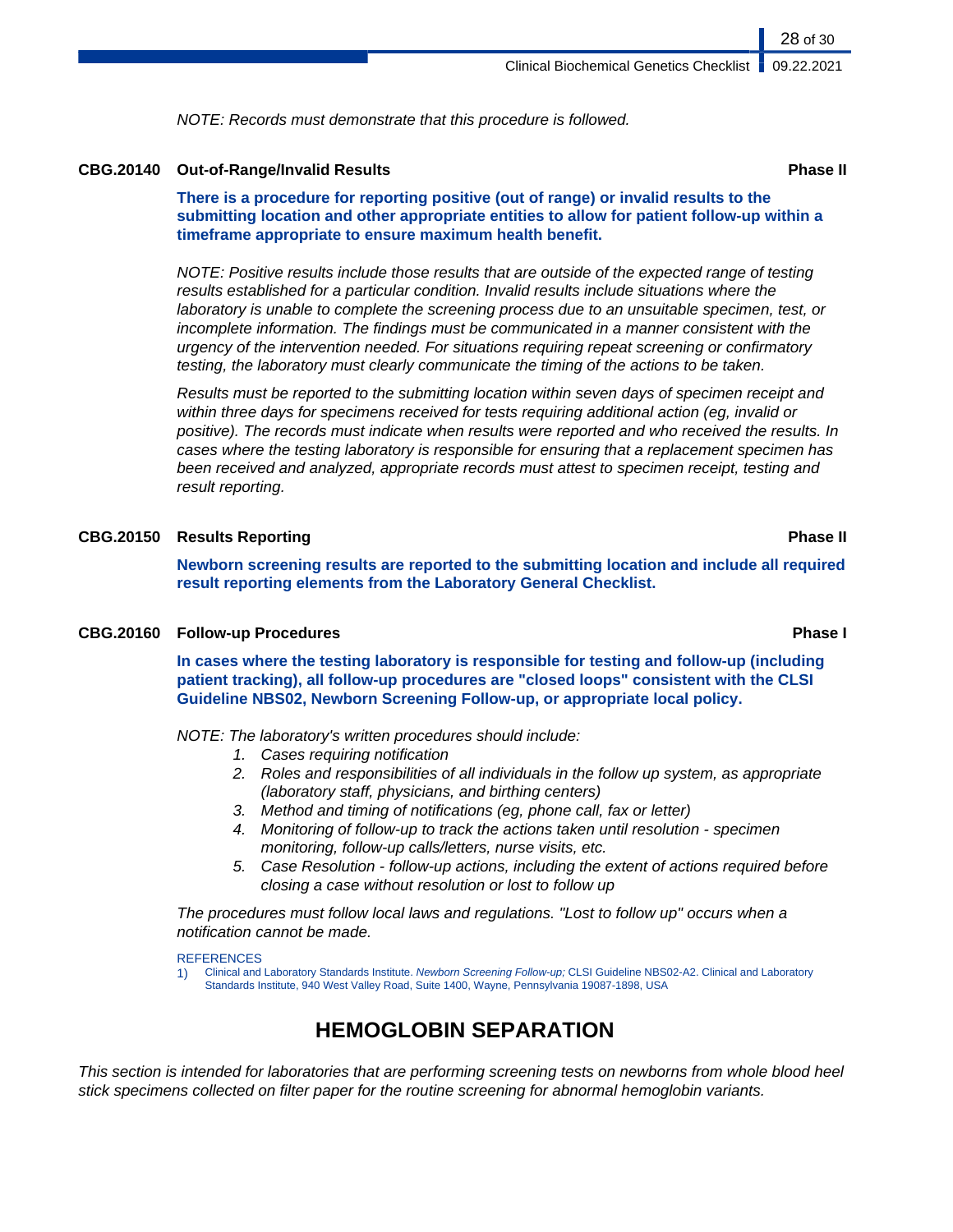|                | <u>IIISPECIUI IIISU UCUUIIS.</u>                                                                                                                                                                                                          |
|----------------|-------------------------------------------------------------------------------------------------------------------------------------------------------------------------------------------------------------------------------------------|
| <b>READ</b>    | Sampling of abnormal hemoglobin policies and procedures<br>Sampling of patient reports (confirmatory testing, comments)<br>Sampling of QC records                                                                                         |
| <b>OBSERVE</b> | Hemoglobin separation patterns (appropriate separations and controls)<br>Examine a sampling of medium (media) used to identify hemoglobin variants<br>including alkaline/acid electrophoresis, isoelectric focusing, HPLC or other method |
|                | What is your course of action when the primary screening method appears to show<br>Hb S?<br>What is your course of action when the primary Hb screening method shows Hb<br>variants migrating in nonA/nonS positions?                     |

# **Inspector Instructions:**

### **CBG.20165 Hb S Primary Screen Phase II**

29 of 30

**For samples that have screening results demonstrating the presence of a hemoglobin consistent with Hb S and suggesting a possible clinically significant condition, reporting of the screening results includes a recommendation that confirmatory testing be performed.**

NOTE: For primary definitive diagnosis screening by electrophoresis or other separation methods, all samples with hemoglobins migrating in the "S" positions or peak must be tested for sickling hemoglobin(s). Known sickling and non-sickling controls both must be included with each run of patient specimens tested.

### **Evidence of Compliance:**

Written policy for follow-up when Hb S appears in the primary screen

#### **REFERENCES**

- 1) Fairbanks VF. Hemoglobinopathies and thalassemias. Laboratory methods and case studies. New York, NY: BC Decker, 1980
- 2) Beuzard Y, et al. Isoelectric focusing of human hemoglobins, In Hanash, Brewer, eds. Advances in hemoglobin analysis. New York, NY: Alan R. Liss, 1981:177-195
- 3) Cossu G, et al. Neonatal screening of betathalassemias by thin layer isoelectric focusing. Am J Hematol. 1982;13:149
- 4) Bunn HF, Forget BG. Hemoglobin: molecular, genetic and clinical aspects. Philadelphia, PA: WB Saunders, 1986
- 5) Honig GR, Adams JG III. Human hemoglobin genetics. Vienna, Austria: SpringerVerlag, 1986
- 6) Jacobs S, et al. Newborn screening for hemoglobin abnormalities. A comparison of methods. Am J Clin Pathol. 1986;85:713-715
- 7) Fishleder AJ, Hoffman GC. A practical approach to the detection of hemoglobinopathies: part I. The introduction and thalassemia syndromes. Lab Med. 1987;18:368-372
- 8) Fishleder AJ, Hoffman GC. A practical approach to the detection of hemoglobinopathies: part II. The sickle cell disorders. Lab Med. 1987;18:441-443
- 9) Fishleder AJ, Hoffman GC. A practical approach to the detection of hemoglobinopathies: part III. Nonsickling disorders and cord blood screening. Lab Med. 1987;18:513-518
- 10) Armbruster DA. Neonatal hemoglobinopathy screening. Lab Med. 1990;21:815-822
- 11) Adams JG III, Steinberg MH. Analysis of hemoglobins, In Hoffman R, et al, eds. Hematology: basic principles and practice. New York, NY: Churchill Livingstone, 1991:1815-1827
- 12) Mallory PA, et al. Comparison of isoelectric focusing and cellulose acetate electrophoresis for hemoglobin separation. Clin Lab Sci. 1994;7:348- 352
- 13) Awalt E, et al. Tandem mass spectrometry (MS) A screening tool for hemoglobinopathies. Clin Chem. 2001;47(suppl):A165
- 14) Bradley CA, Kelly A. Comparison of high performance liquid chromatography with electrophoresis for measurement of hemoglobins A, A2, S, F, and C. Clin Chem. 2001;47(suppl):A172
- 15) Bradley CA, Kelly A. Calibration verification of hemoglobins A, A2, S, and F with an automated chromatography system. Clin Chem. 2001;47(suppl):A17315)